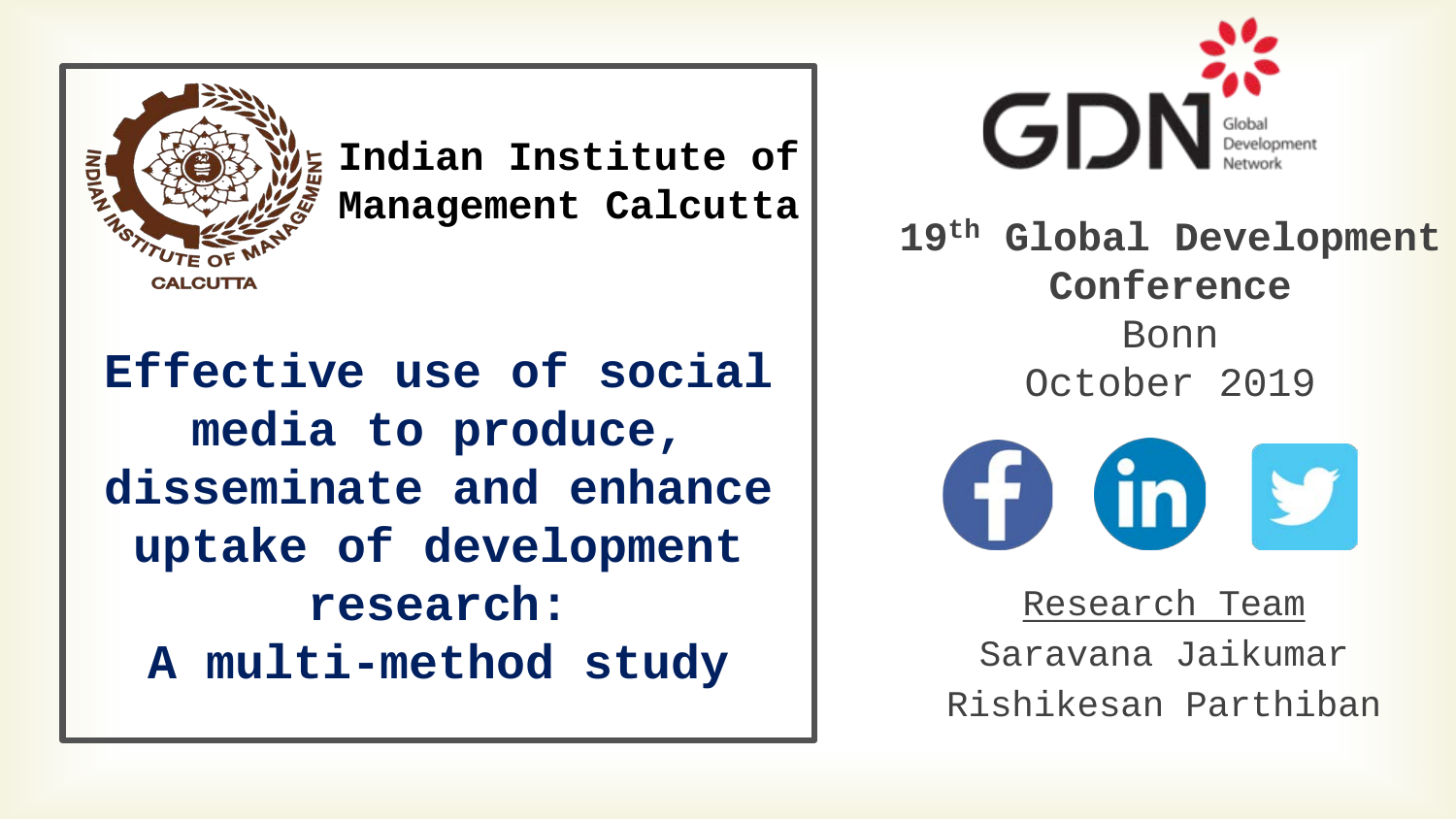### **Introduction**



- 'Research about research' is limited in developing nations (Bornmann, 2013)
- A great deal of development research (especially poverty alleviation) has been conducted in the last two decades (Blocker et al., 2013)
- *However, studies evaluating the dissemination and uptake of such research is scarce*
- **In this project, we examine the role that social media** can play in production, dissemination and uptake of development research in emerging economies

**INTRODUCTION** STUDY 1 STUDY 2 STUDY 3 NESS IMPLICATIONS

**STUDY 3 INNOVATIVE** 

**NESS**

**POLICY** 

2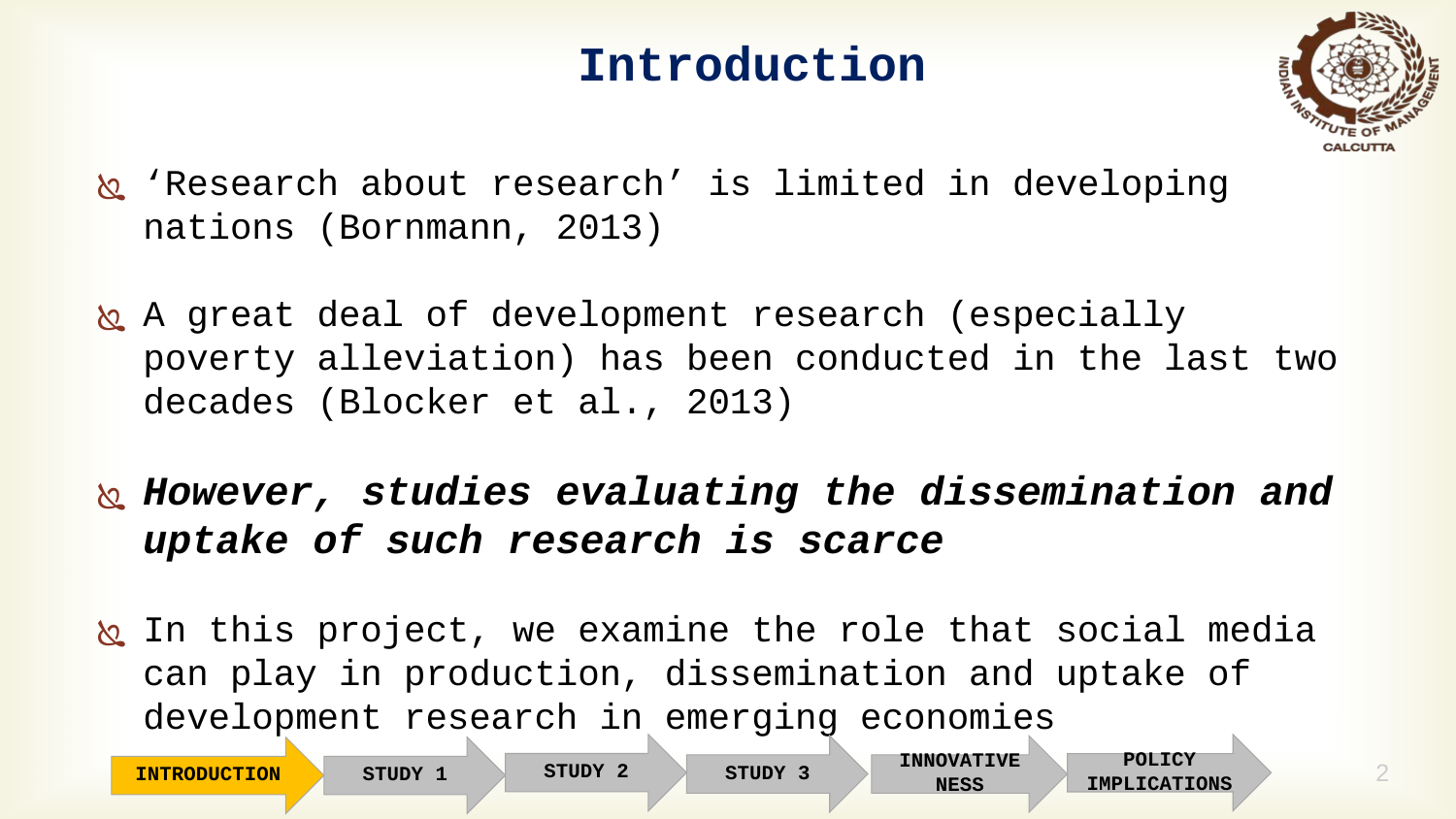### **Why Social Media?**

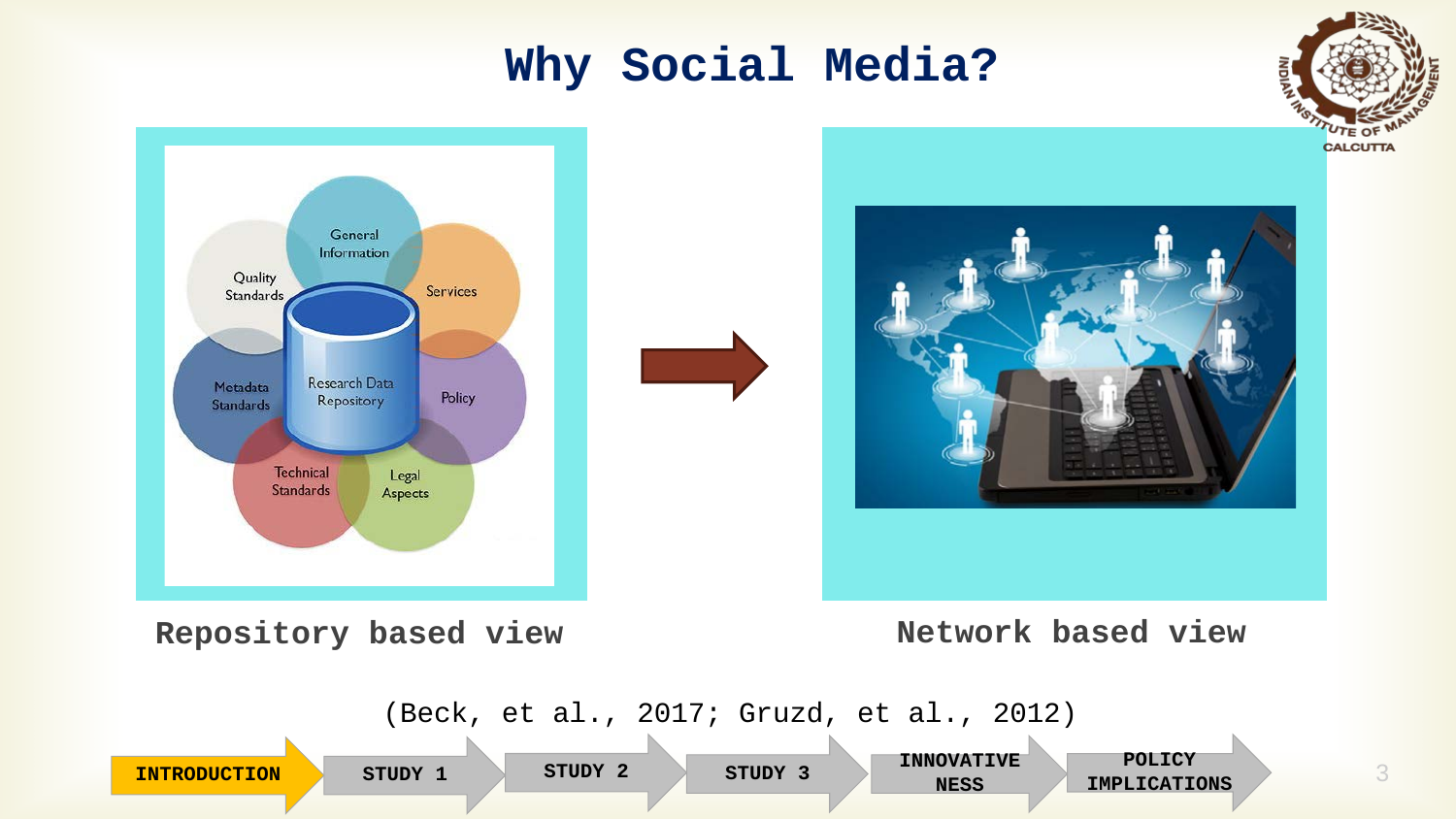### **Objectives of the Three Studies**



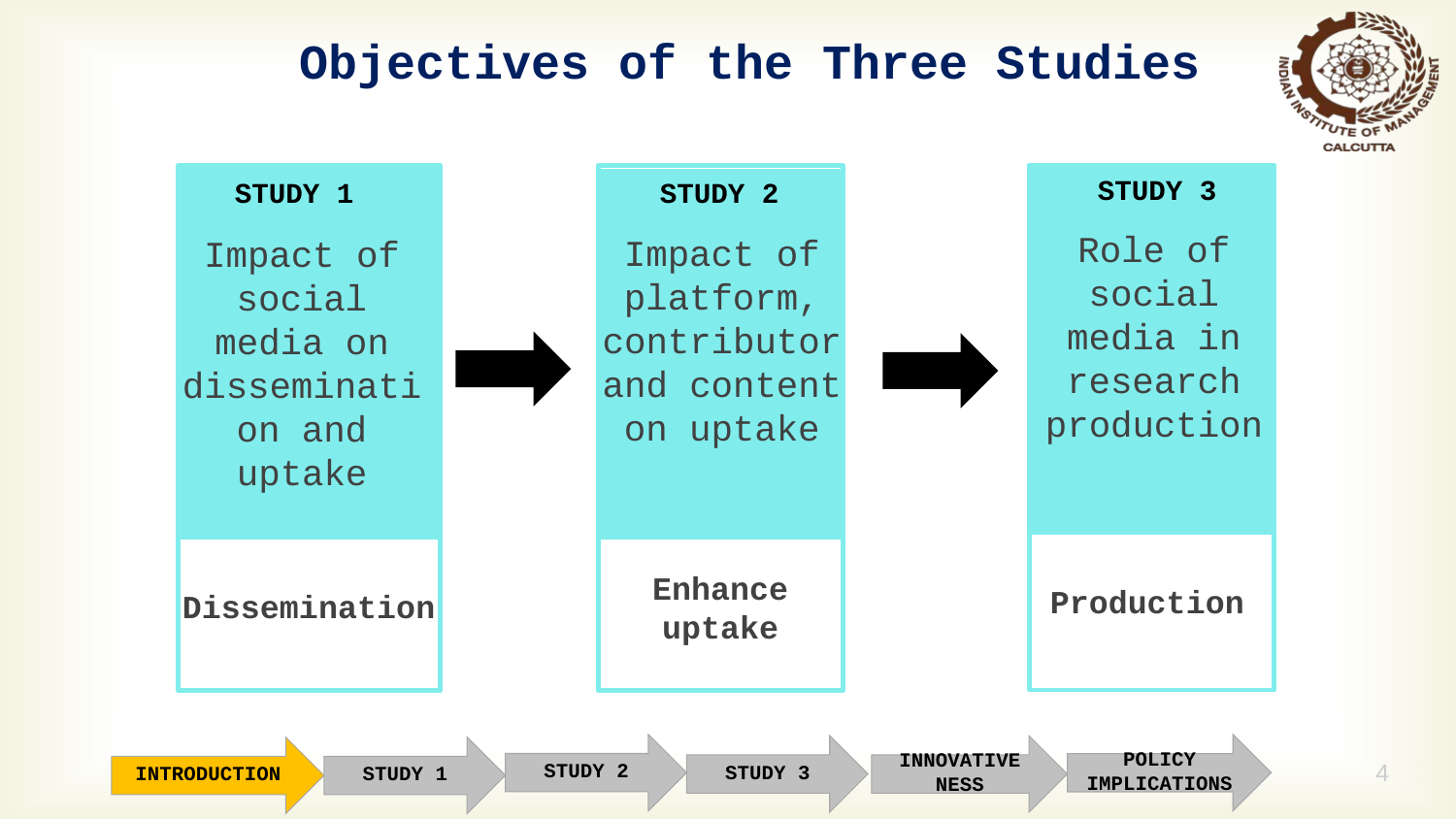#### **Scope/Domain of our Research CALCUTTA** Economic and Poverty Alleviation humanitarian measures that attempt to lift people out The 2019 Nobel Sustainable of poverty Memorial Prize 736 million Development people live in Economics Goal '1' in poverty (UNDP, 2015) **POLICY STUDY 3 INNOVATIVE**  5 **INTRODUCTION** STUDY 1 STUDY 2 STUDY 3 NESS IMPLICATIONS **NESS**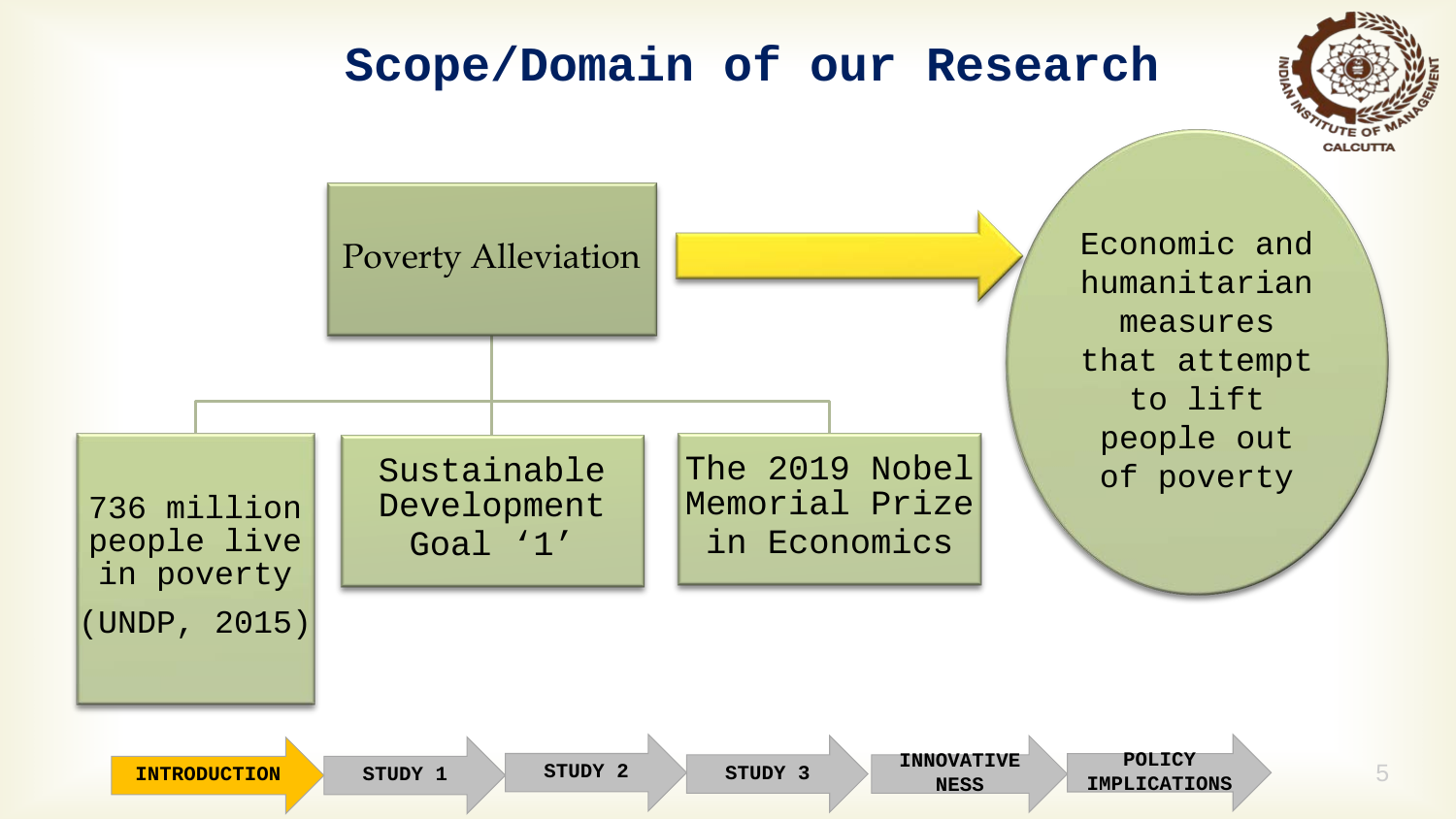

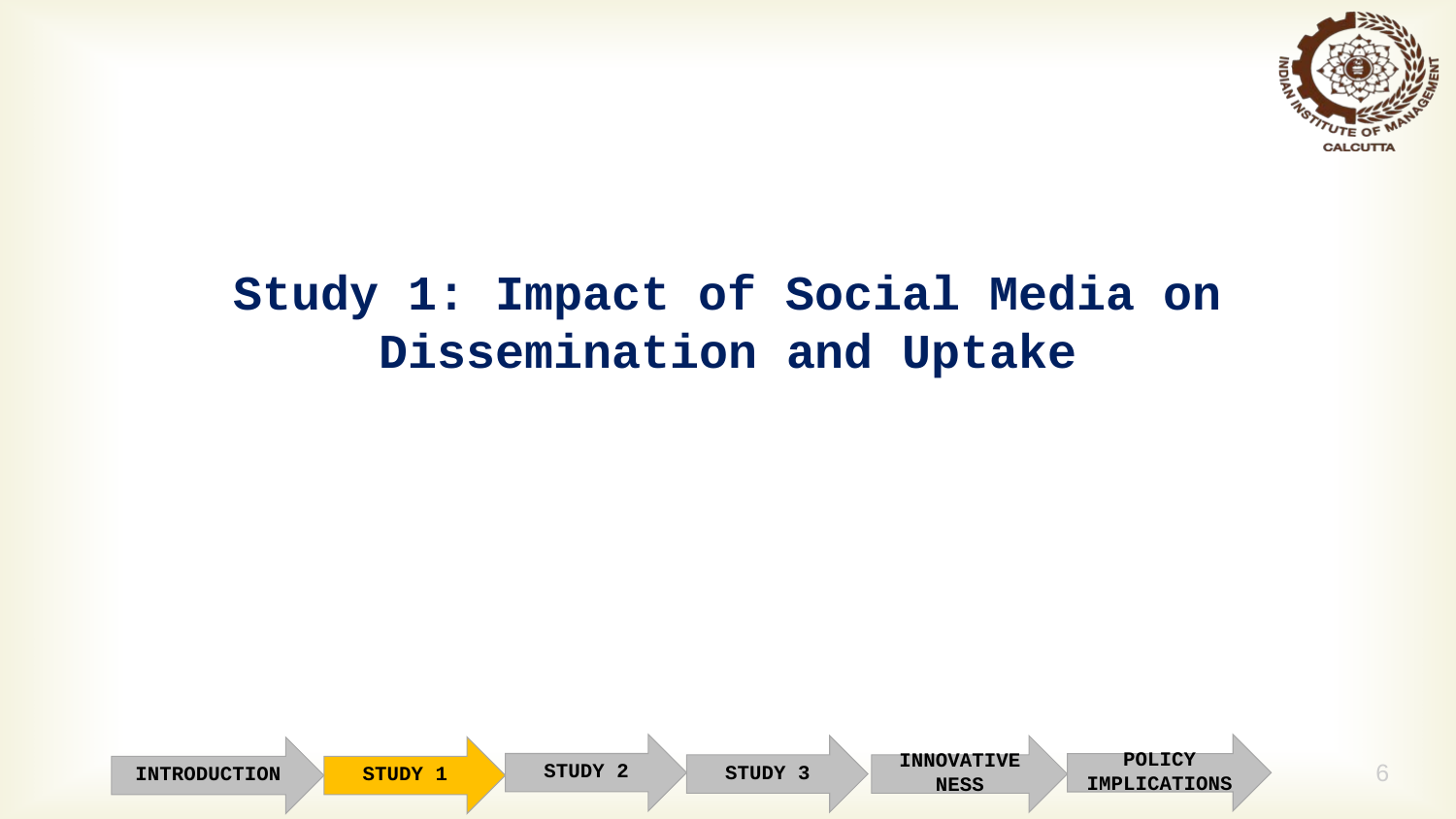

- RQ: What is the impact of social media on dissemination and uptake of development research?
- hetrics data Data on research output
	- **X** Social media mentions
	- **X** Policy mentions
	- **X** News media mentions
	- **X** Citations and Mendeley additions

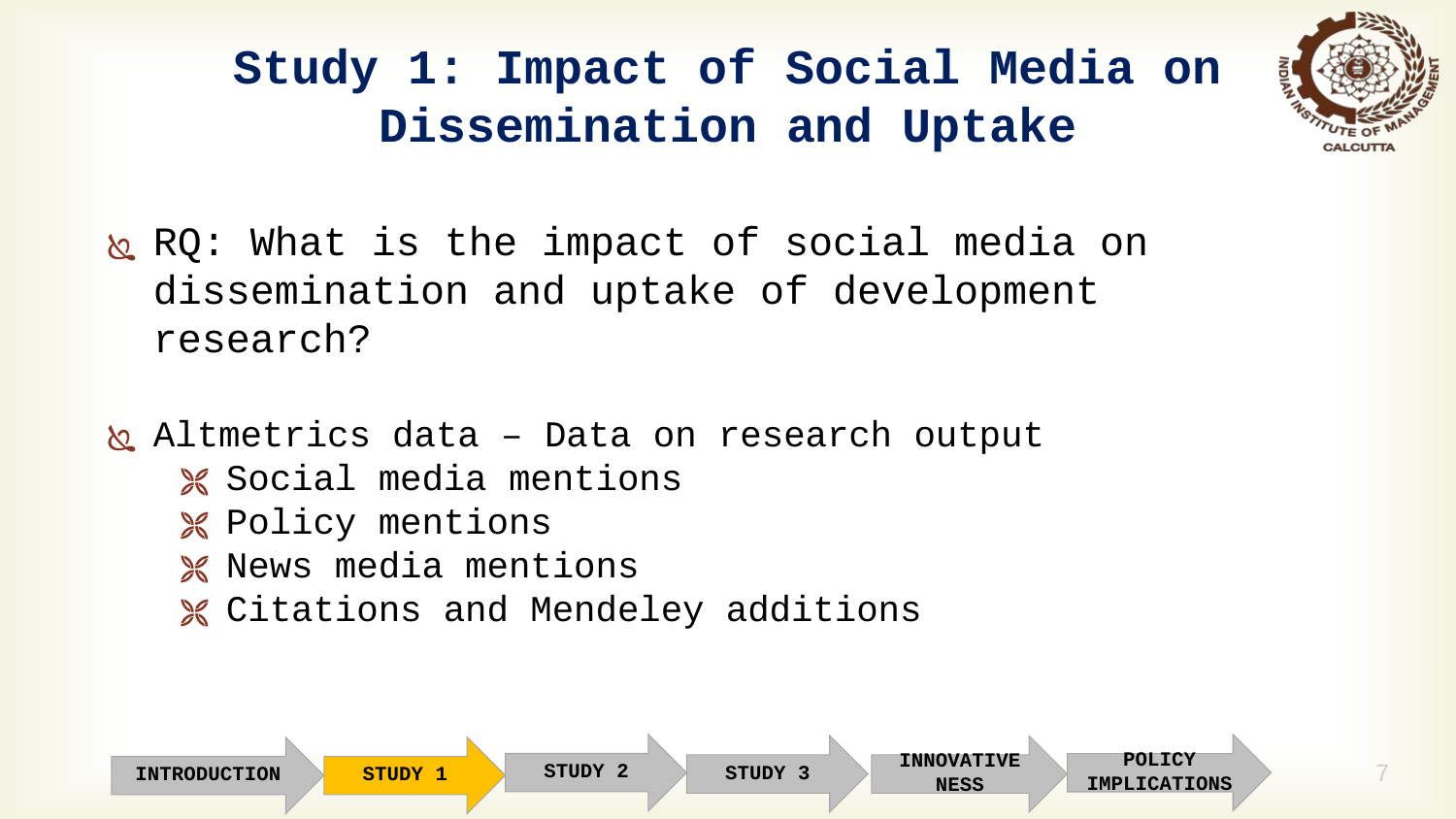

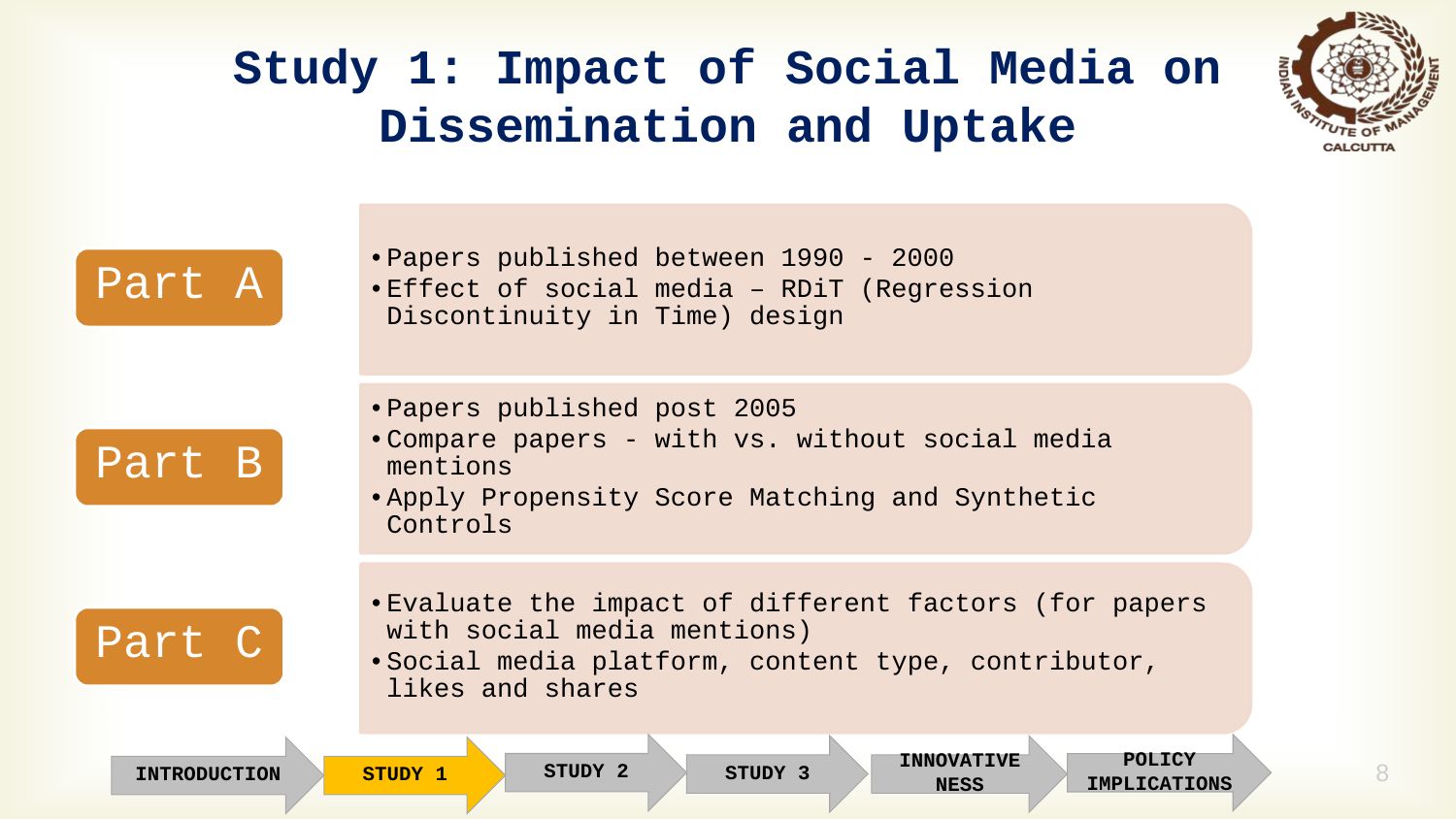

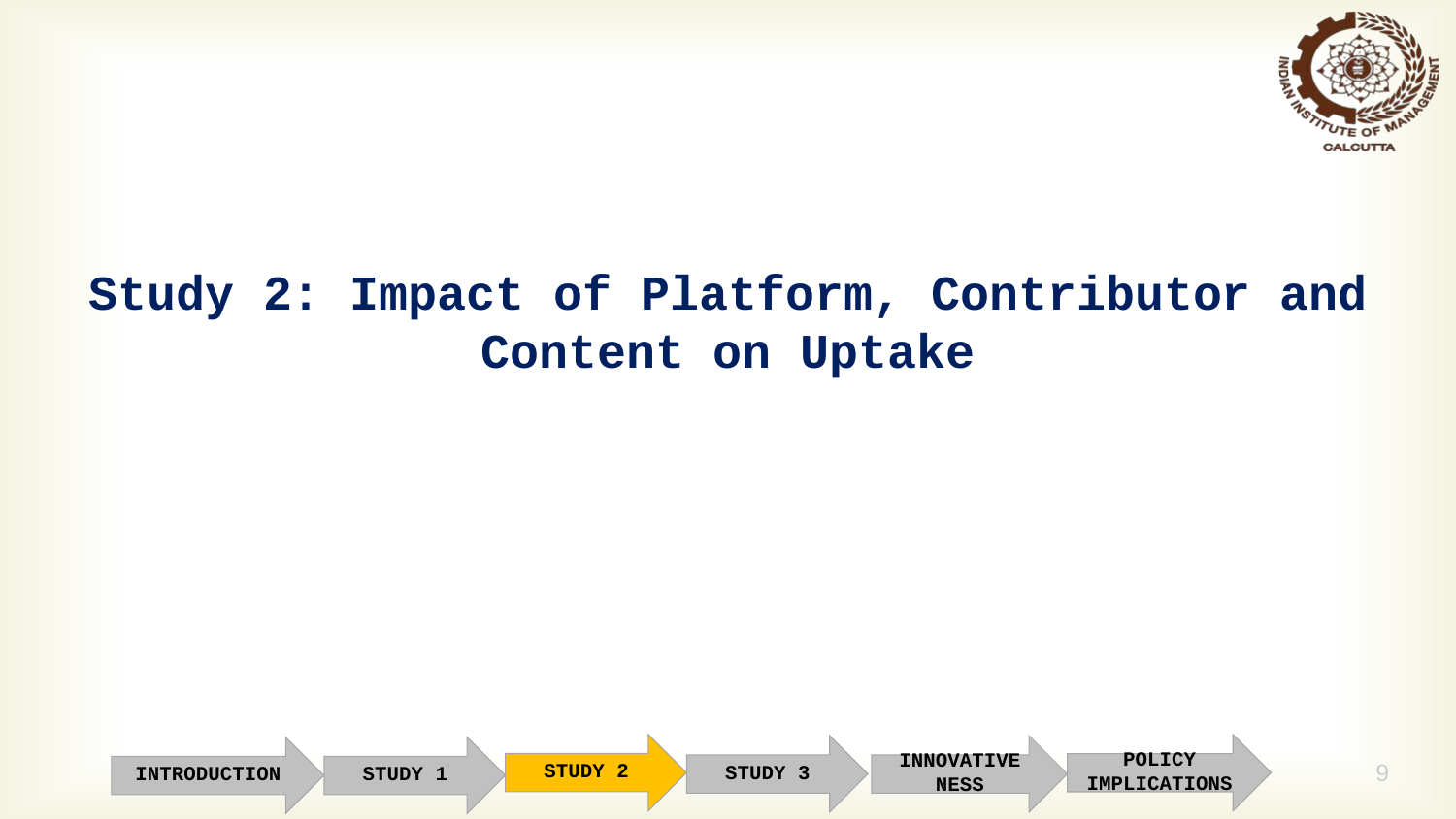

 $\&$  RO: How to enhance the uptake of development research in social media?

#### **Theoretical Considerations**

- **People process information differently across social media** platforms (Schulze et al., 2014; Voorveld et al., 2018)
- Feature sets of Facebook (FB) and LinkedIn (LI) evoke different user identities
- FB evokes *self-expression*, LI evokes *professional selfpromotion* (van Dijck, 2013)

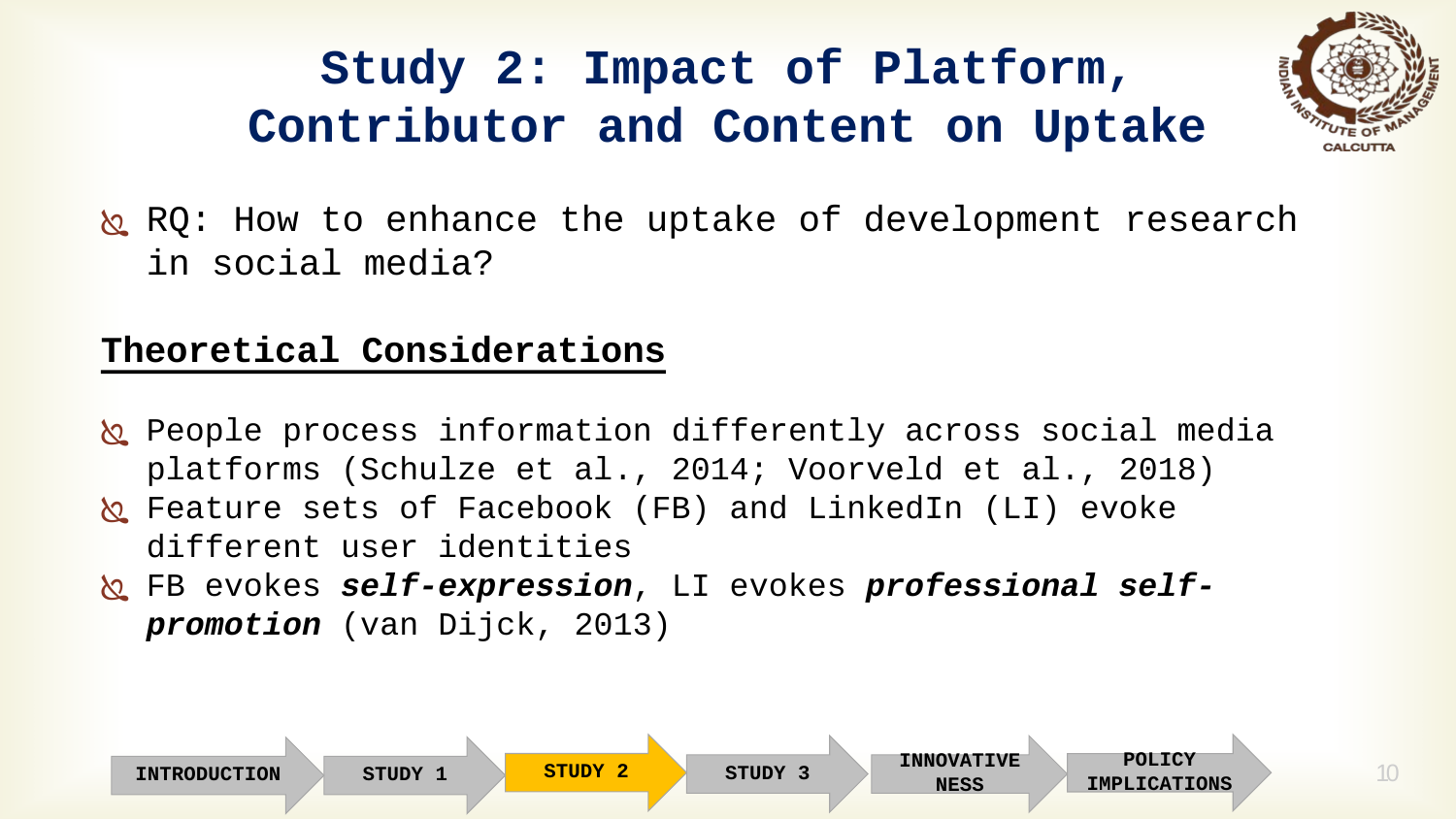



11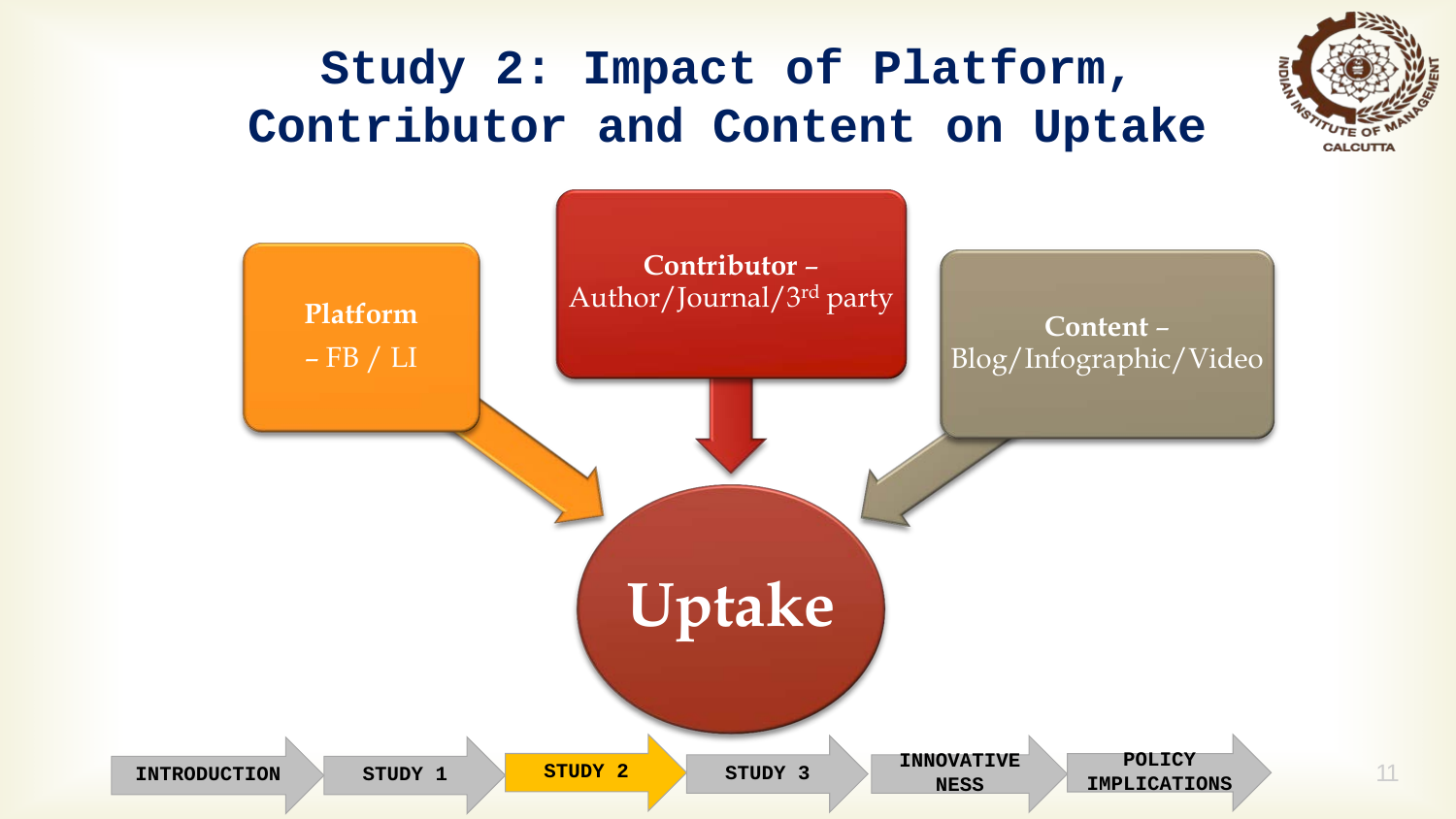

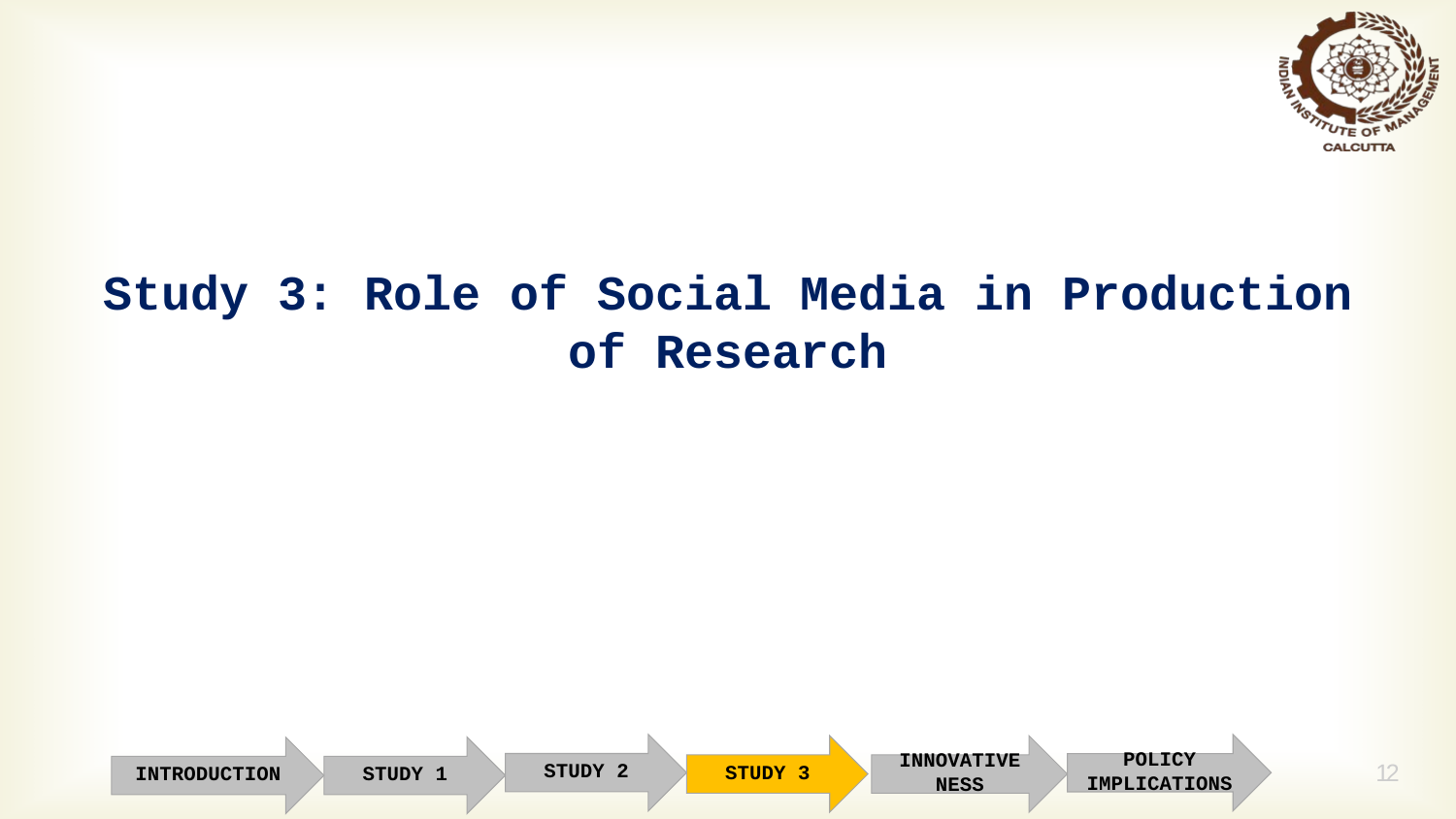

- RQ: How does social media disrupt the way knowledge is created in the domain of poverty alleviation research in the context of JPAL?
- We adopt a case study approach (Eisenhardt, 1989) Answer the 'how' questions associated with JPAL
- b Data will be collected in multiple rounds from a variety of sources
- We have obtained permissions from JPAL's South Asia office in Chennai to conduct the case study research

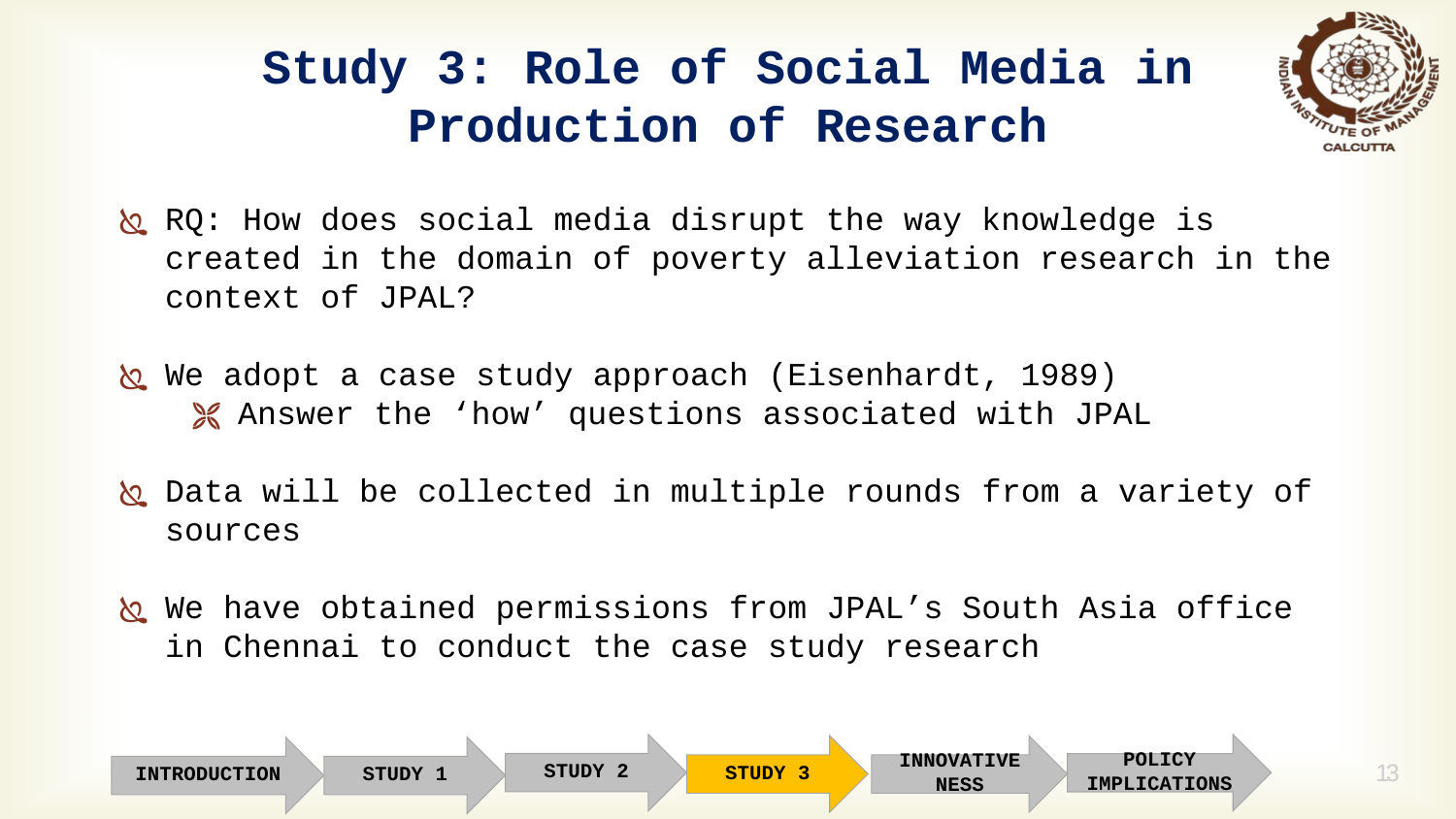

- JPAL is a global research centre working with a mission to reduce poverty
- **In** Three thrust areas: impact evaluation studies, policy outreach to governments and capacity building
- Network of 181 affiliate professors across 56 universities (81 nations)
- JPAL uses social media extensively to recruit research assistants and other stakeholders for research projects

|                     |       | STUDY 2 | STUDY 3 | <b>INNOVATIVE</b> | POLICY              |
|---------------------|-------|---------|---------|-------------------|---------------------|
| <b>INTRODUCTION</b> | STUDY |         |         | <b>NESS</b>       | <b>IMPLICATIONS</b> |
|                     |       |         |         |                   |                     |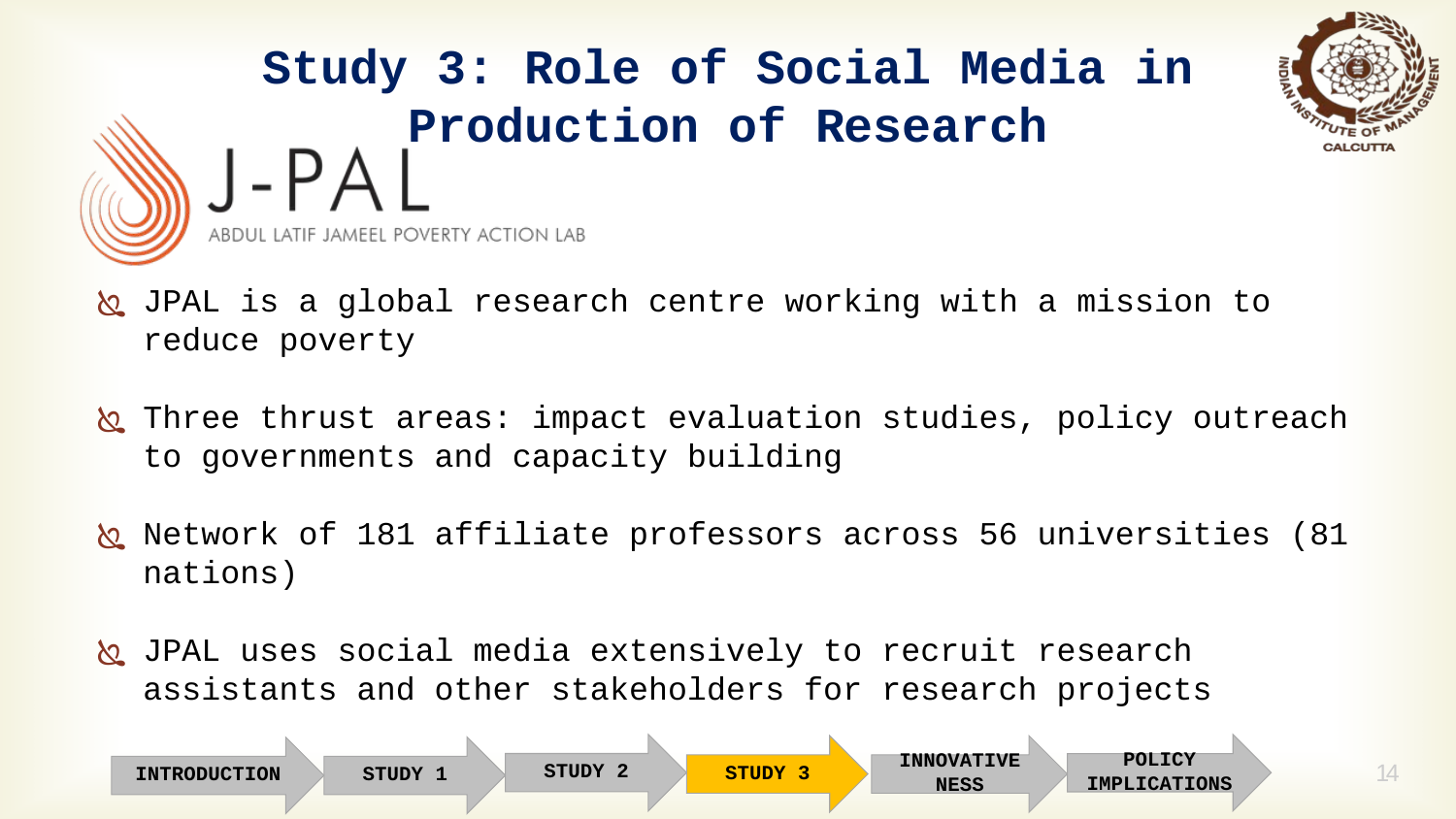### **Innovativeness of the studies**



#### Study 1

- Employing several identification strategies, including, regression discontinuity, synthetic controls and propensity score matching
- Empirically evaluating the effect of different factors on dissemination and uptake

#### Study 2

**X** Experiment design to evaluate the form of content (boundary object), contributor and social media platform Creating different social media pages as stimuli **X** Use of NGO executives to enhance external validity

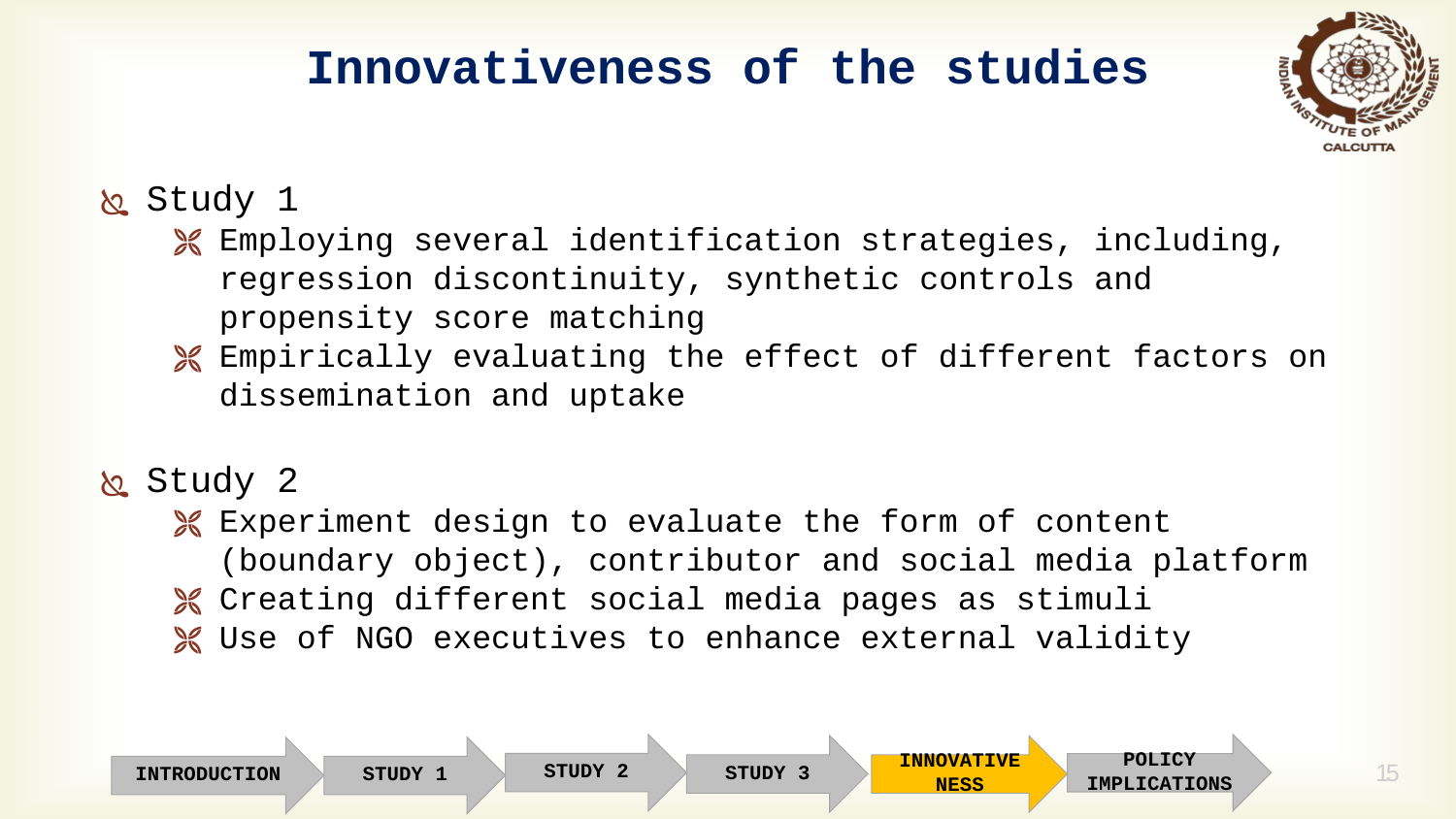### **Innovativeness of the studies**



16

#### Study 3

- **W** We include an emerging method in management research known as 'netnography' (Kozinets 2015)
- Case study approach to understand the process adopted and lessons learnt by JPAL and how it can help other labs

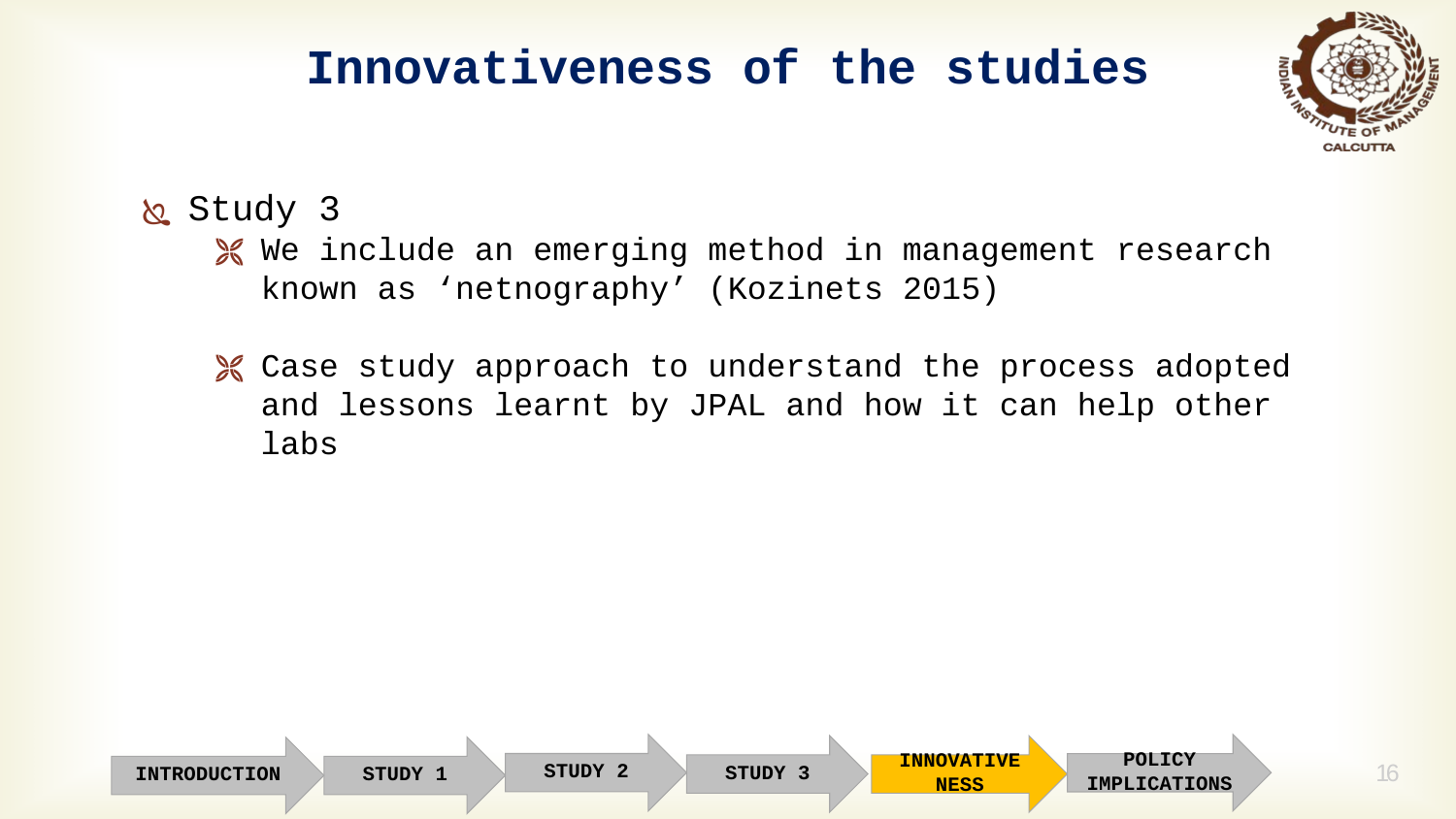# **Sustainability of the Project Beyond the Funding Period**

- A foundation within the Centre for Excellence at IIM Calcutta (eg. Social Informatics Research Group)
- Create an ecosystem (new social media platform) wherein different stakeholders (e.g. academics, NGOs, policymakers and other practitioners) from the development sector interact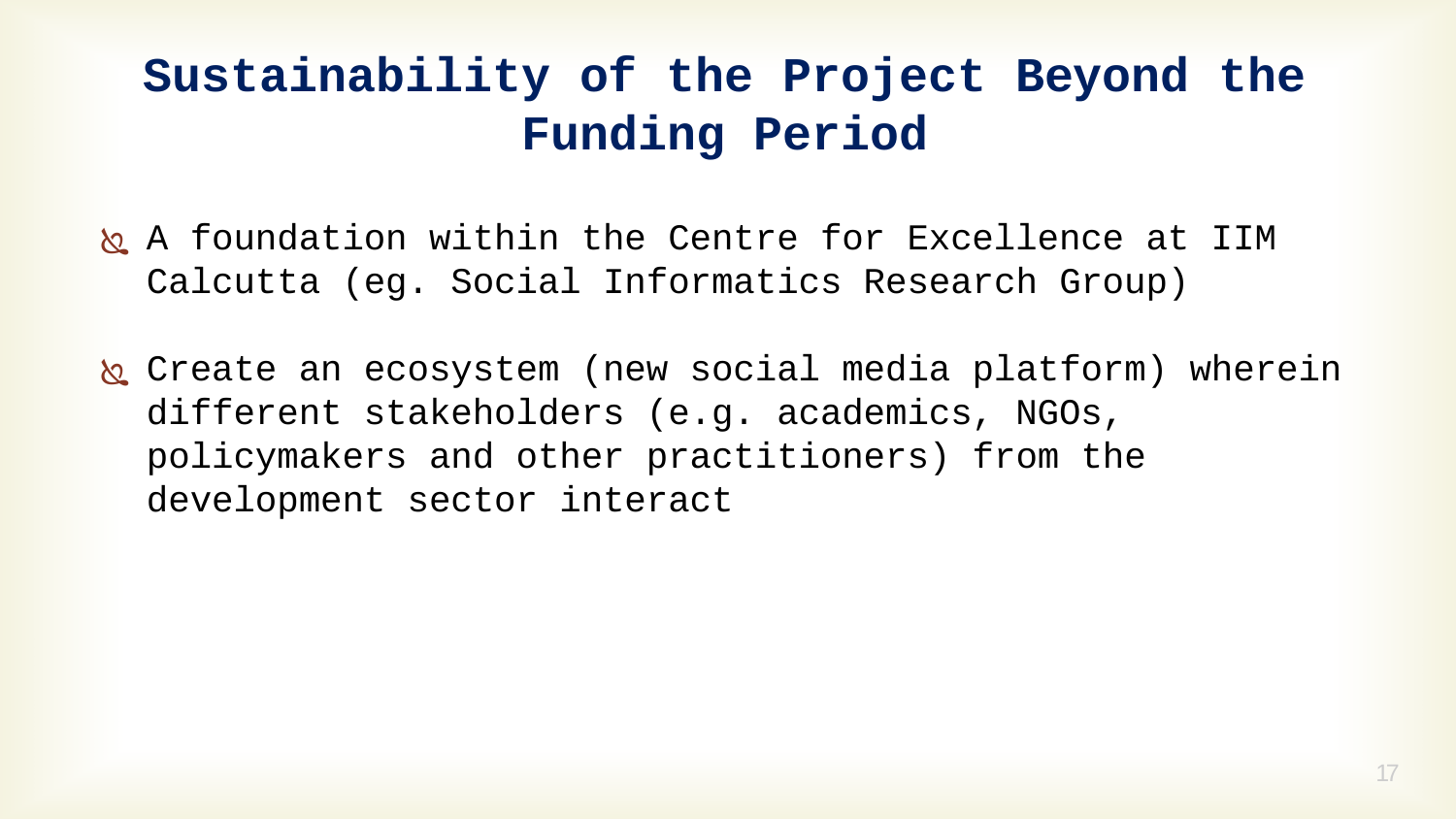### **Policy Implications**



- India: As part of Union Budget 2019, India plans to set up National Research Foundation
- GDN: We attempt to contribute to GDN's 'Doing Research Program' by advancing new techniques and research designs
- UN: We suggest the mechanisms on social media through which academic research results could have better impact (especially SDG 1)

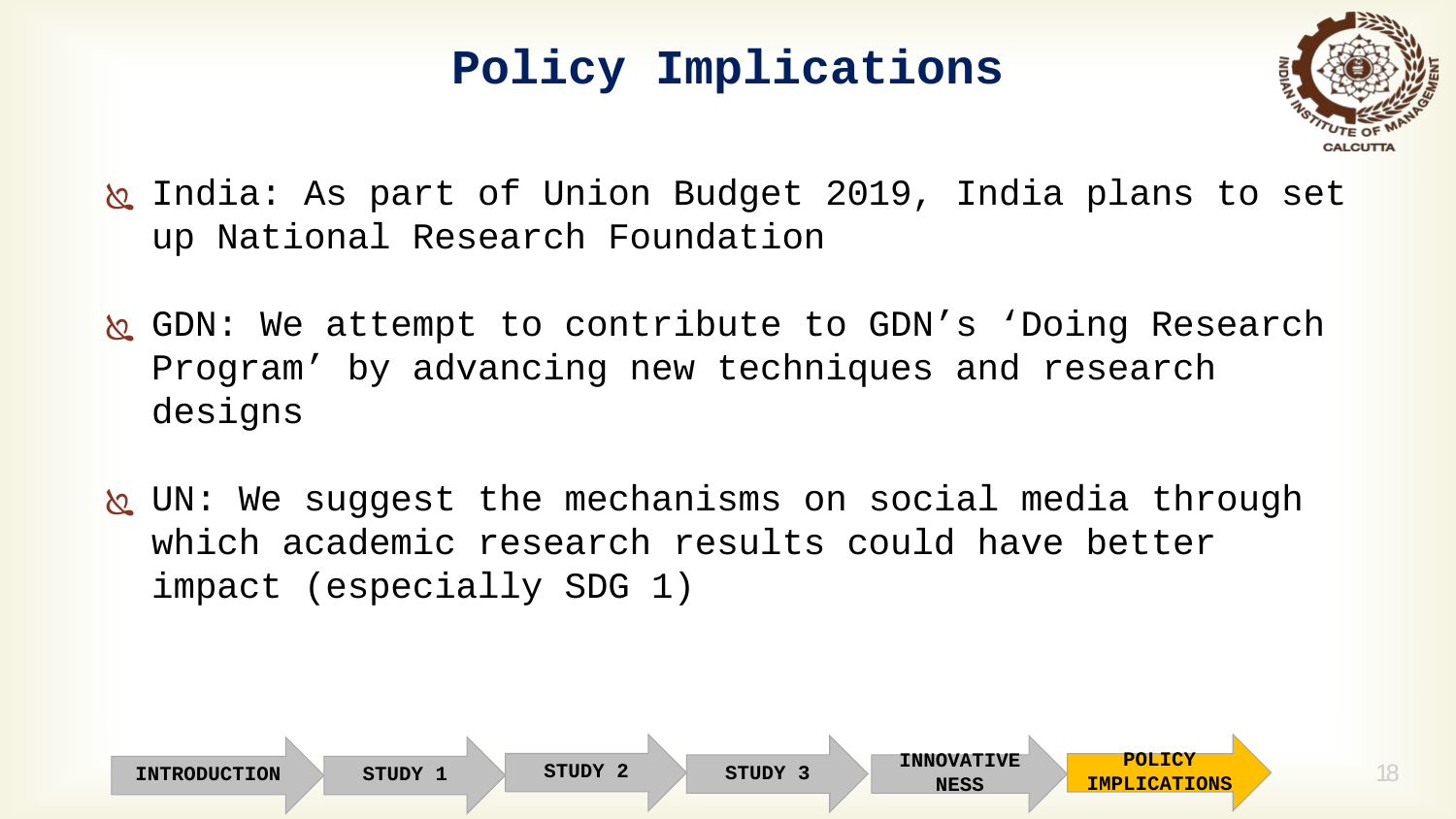

# Questions? Happy to take them up now and after the session or via mail! Contact: [saravana@iimcal.ac.in](mailto:saravana@iimcal.ac.in) [rishikesanp15@iimcal.ac.in](mailto:rishikesanp15@iimcal.ac.in)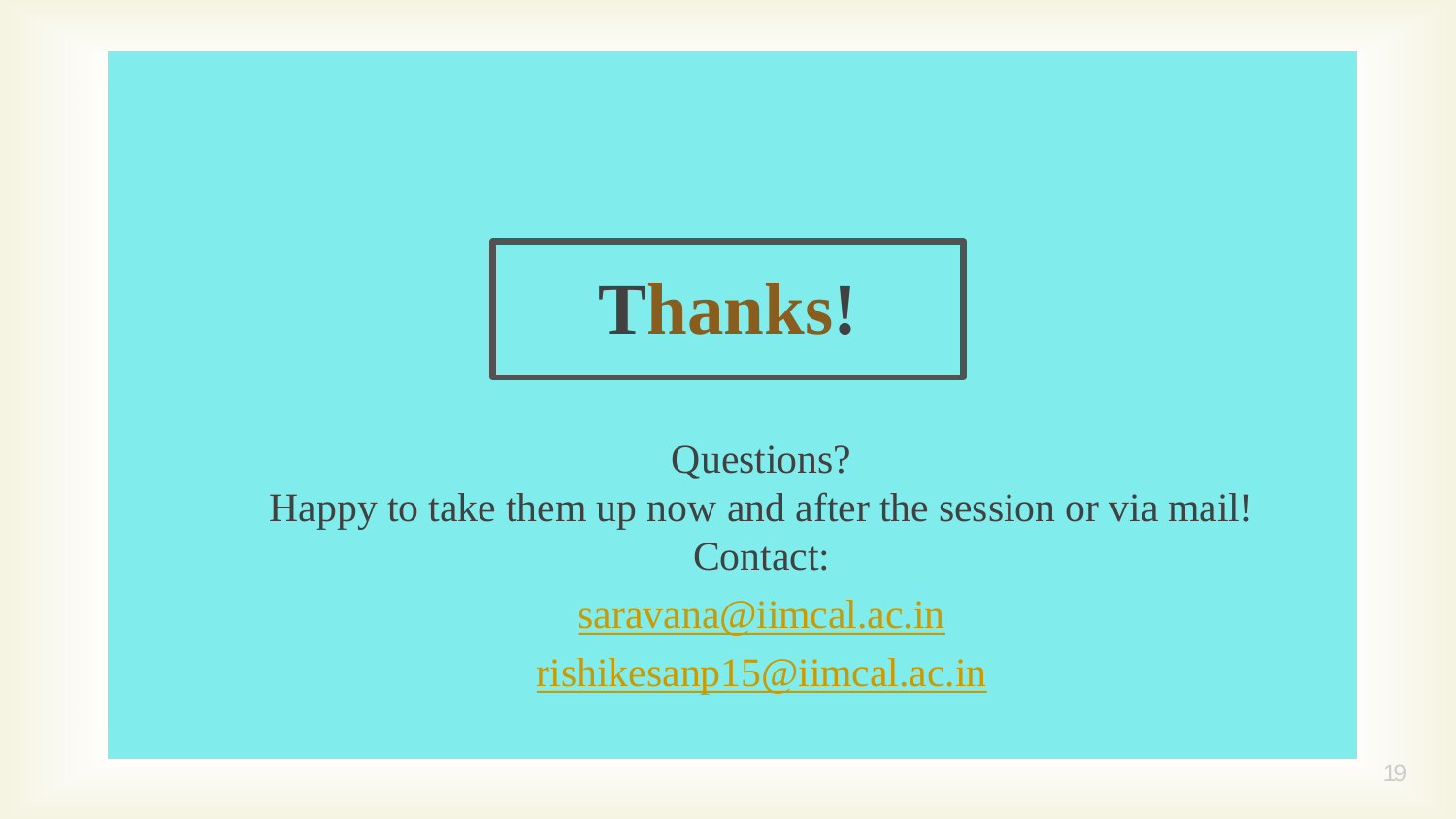### **Research Questions**

#### **Research Question 1**

- w What is the impact of social media on dissemination and uptake of development research?
	- **X** Examine the impact of social media mentions on dissemination and uptake of development research
	- **X** Factors that are correlated with increased dissemination and uptake
- Secondary data analysis Using data from Altmetrics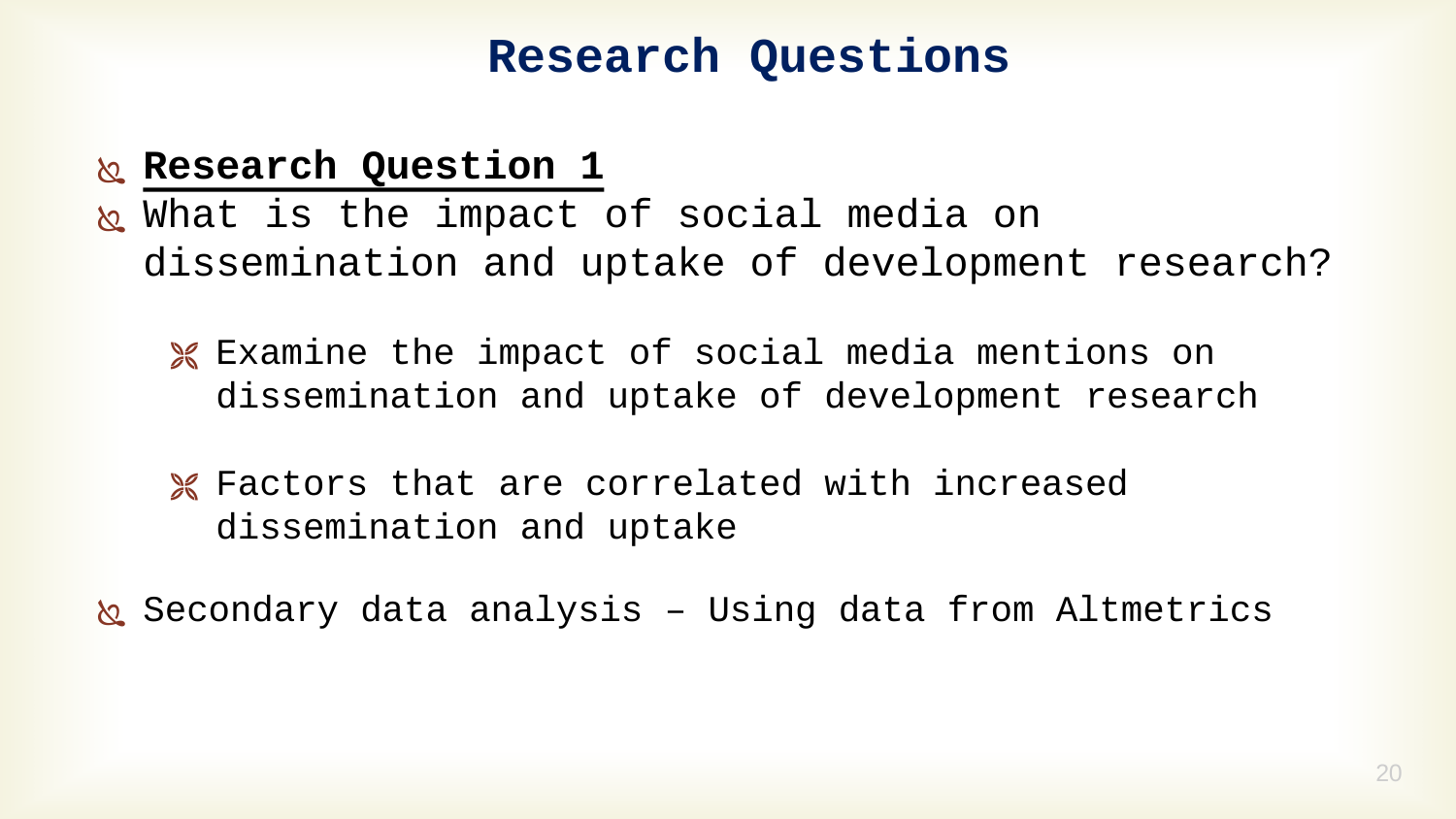### **Research Questions**

#### **Research Question 2**

heta How to enhance the dissemination and uptake of development research in social media? Evaluate three specific factors – Platform, Contributor and Content

- **R** Experiment on social media
	- Create several social media pages (as stimuli) and examine the effectiveness of the three factors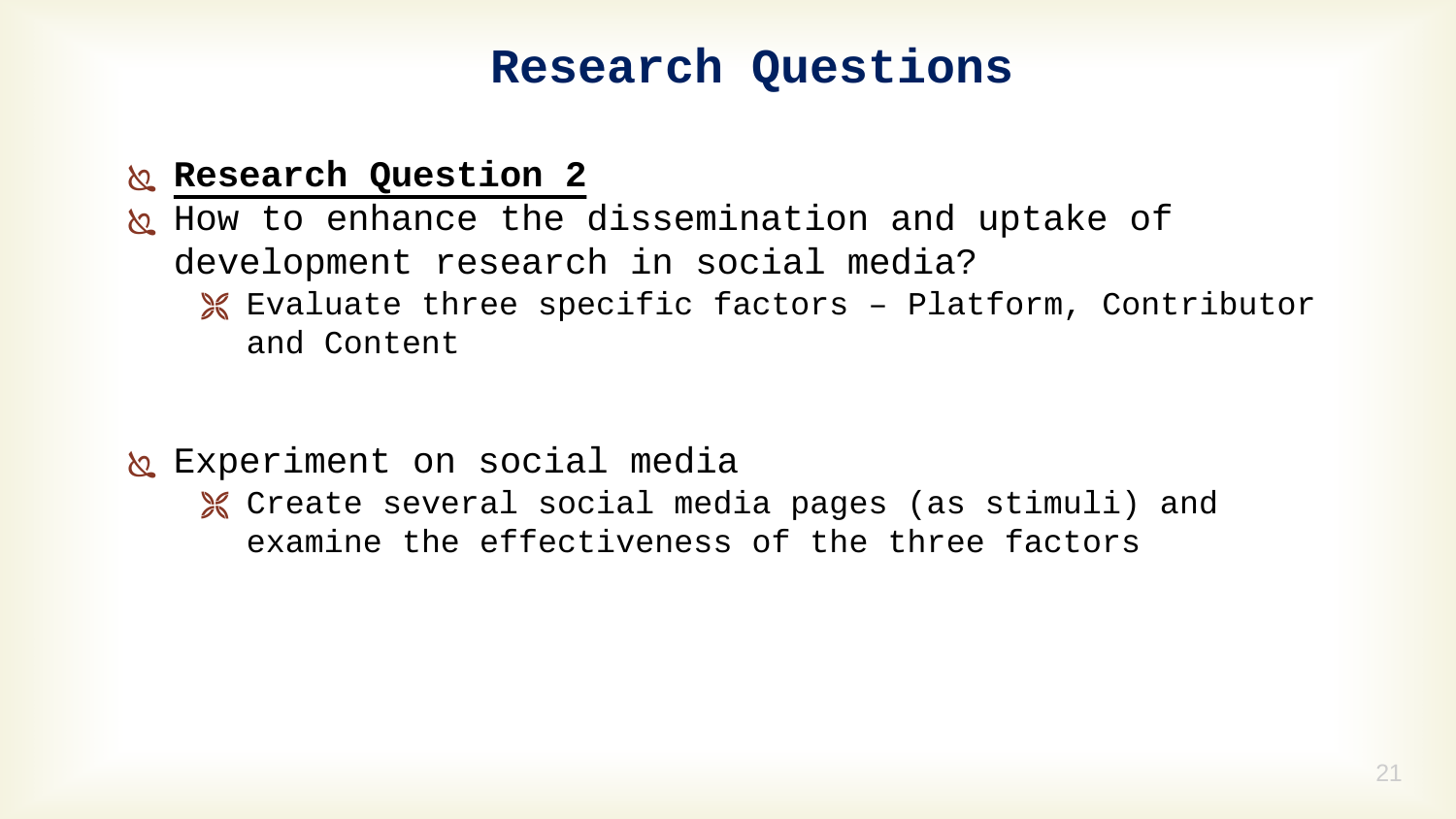### **Research Questions**

#### **Research Question 3**

he How can social media alter the research production ecosystem?

 Case Study on JPAL Understand how JPAL leveraged social media to not just disseminate and enhance uptake, but also production of research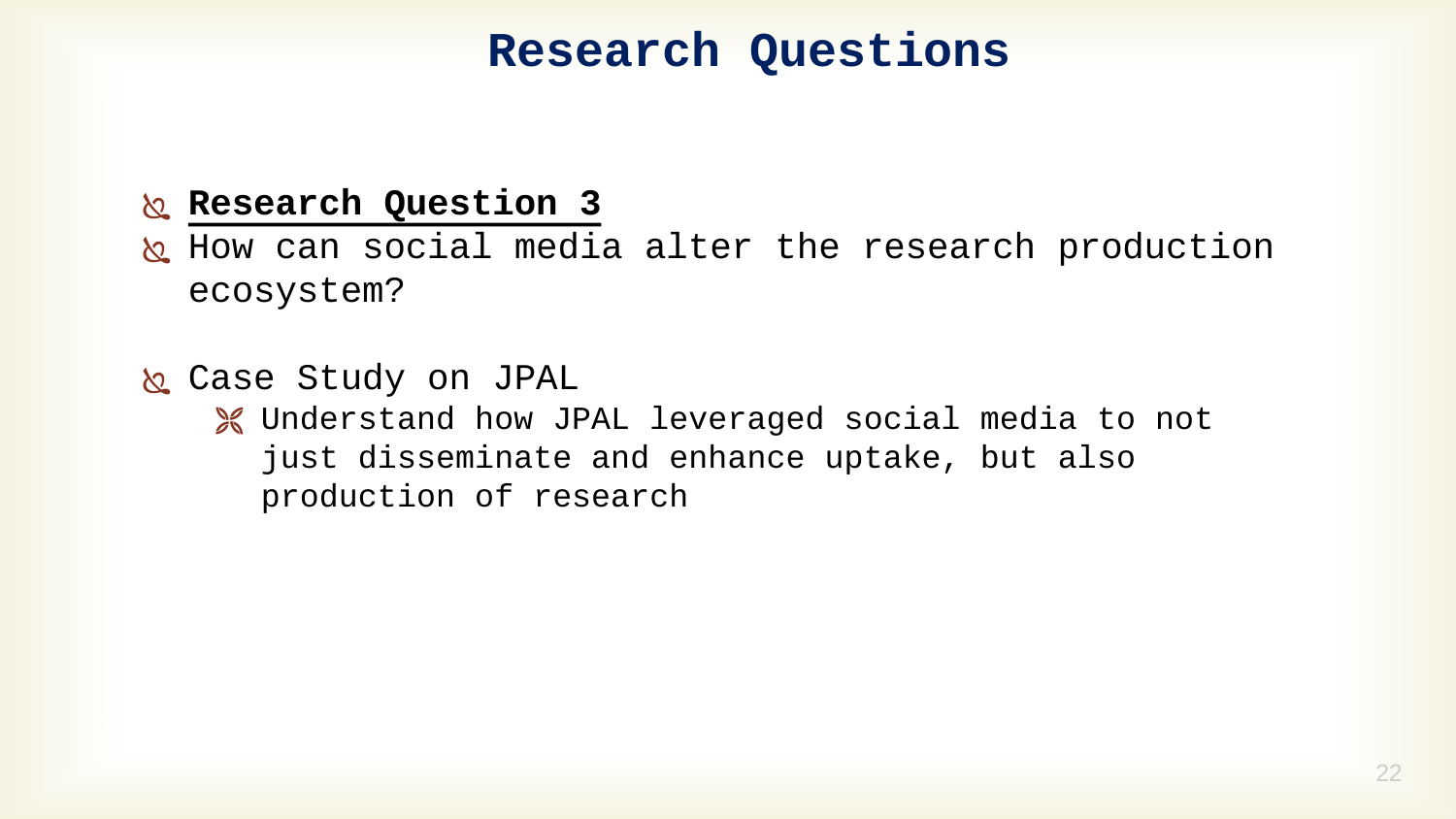**b.** A. Effect of social media platforms on development research – Regression discontinuity in time (RDiT) design

 B. Effect of social media mentions – Propensity score matching (PSM) and Synthetic controls

 C. Effect of social media platform, content type, contributor type (source)– Standardizing the effects from part B and using simple OLS framework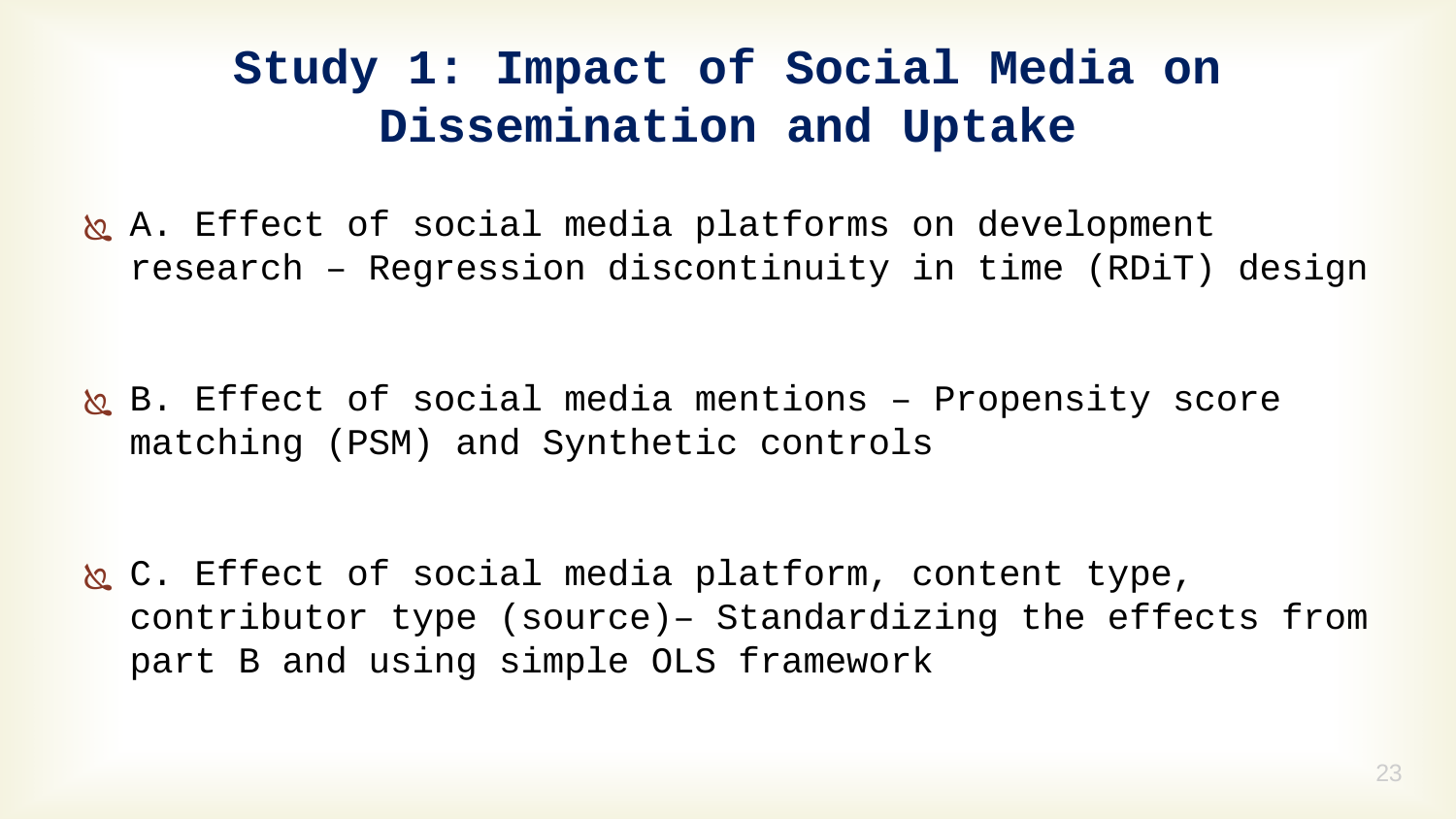- heta. Effect of social media platforms on development research
- k Selection of Papers
	- $\%$  Papers published in the period 1990 2000 (pre Facebook)
	- Keywords related to 'poverty alleviation'
	- **X** Shortlist top 100 papers with the highest number of citations (top development papers)
- **&** Separate into two groups
	- Papers with social media mentions (in the year 2005-07)
	- **X** Papers with no social media mentions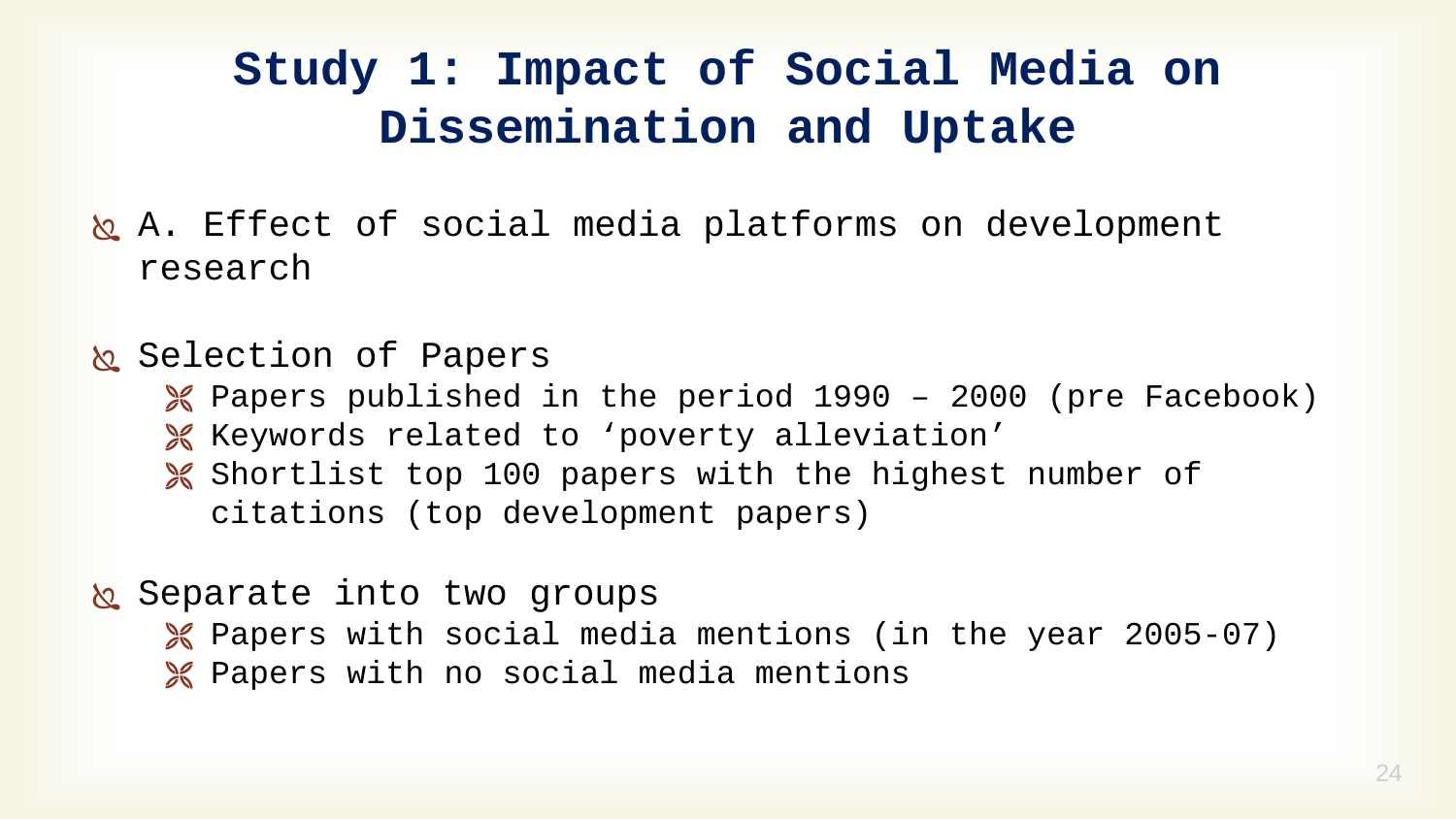Outcomes - Yearly policy mentions, Mendeley additions and news media mentions

 $\&$  Key identification strategy - RDiT approach

**R** Expected results

**X** Discontinuity for the papers with social media mentions, but not for the set without social media mentions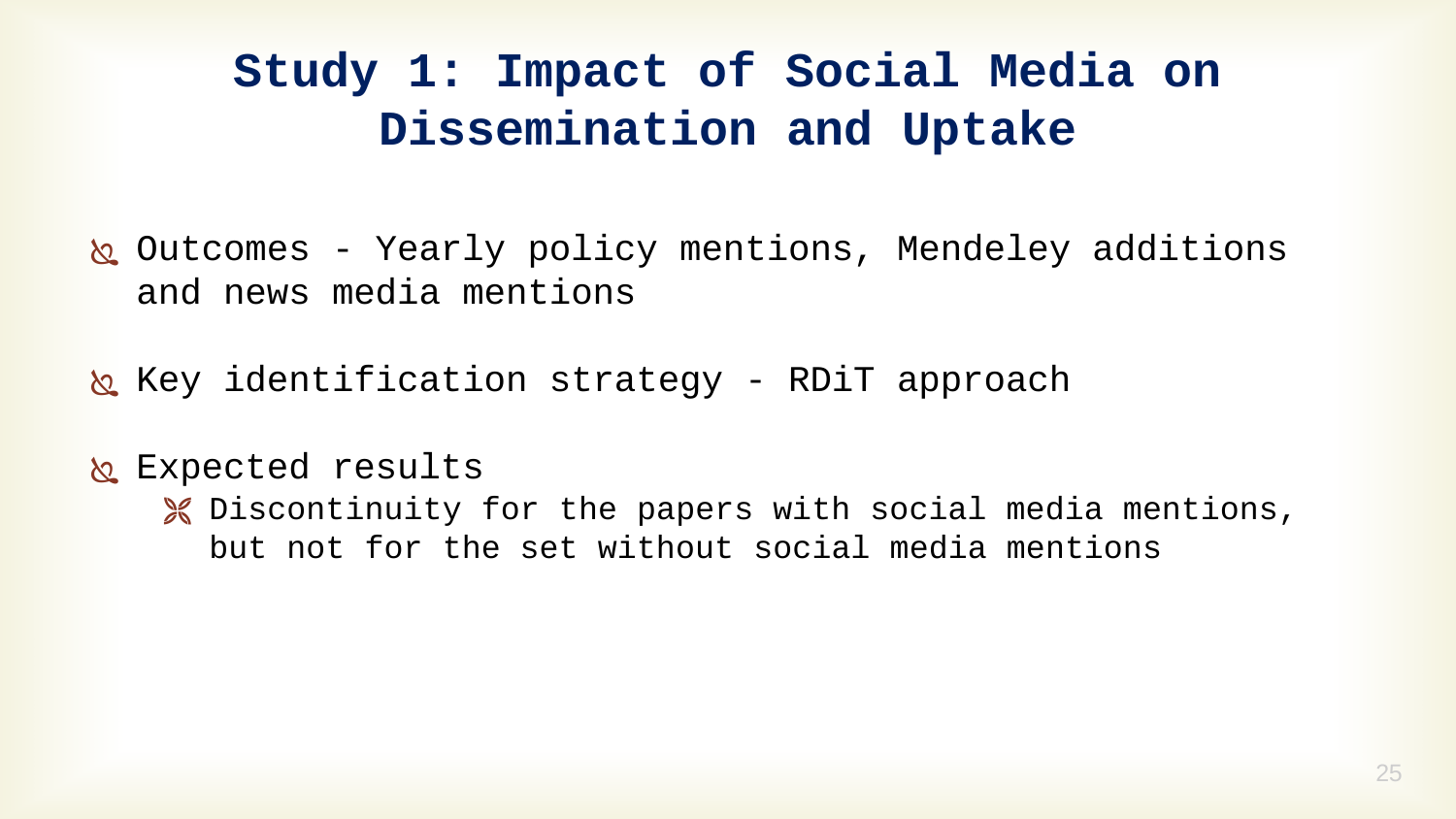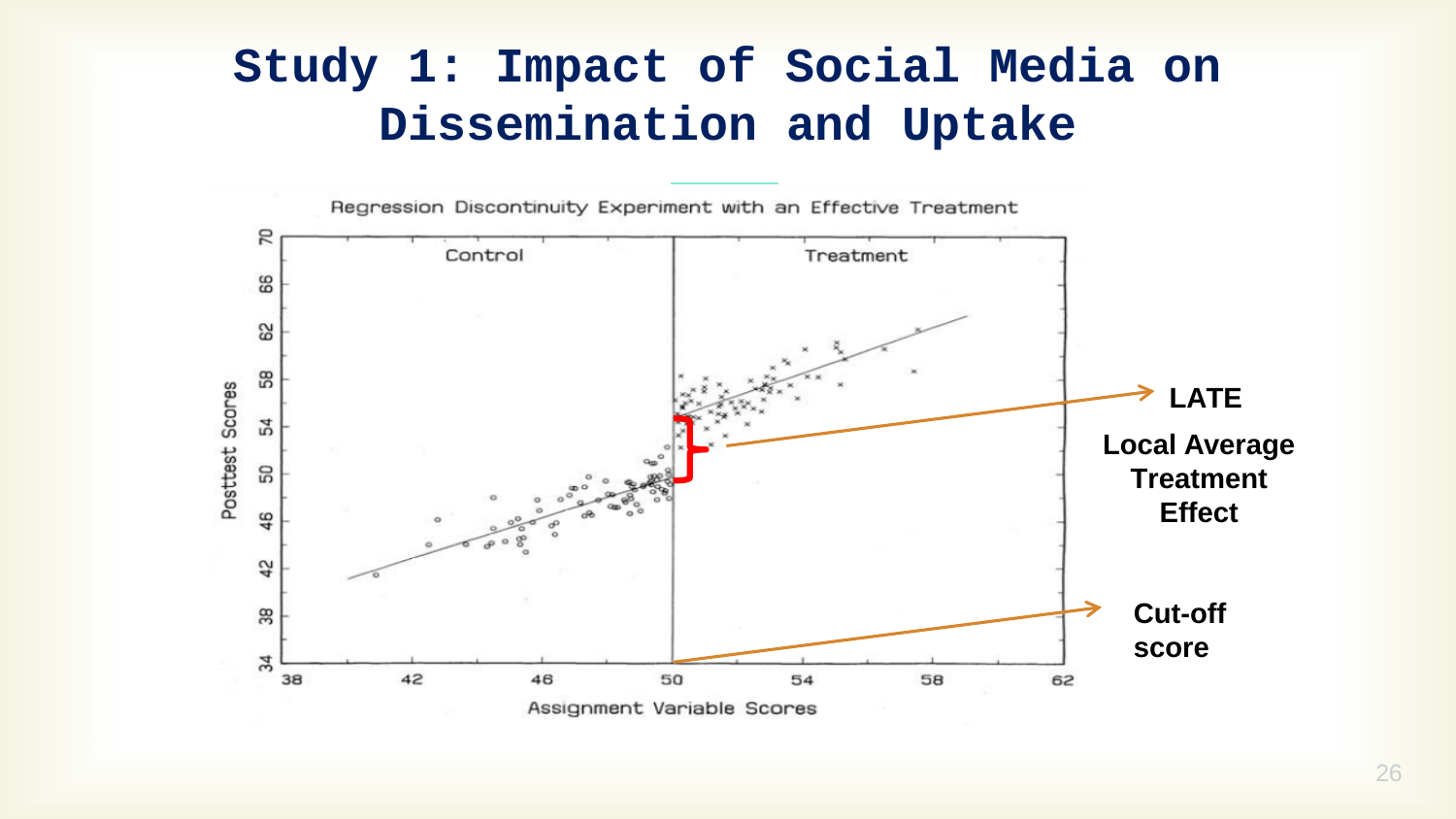- $\&$  RDiT deisgn effective source of discontinuity is time (time of mention acts as the cut-off) **X** The intervention is at a specific time t=0 (year/month of social media mention)
- Observations just before and after are expected to be similar (after accounting for trends)
- $\&$  Bandwidth for RDiT Imbens-Kalyanaraman bandwidth calculation (2010)
- k RDiT provides very high internal validity to be able to ascribe causality (Imbens and Lemieux 2008)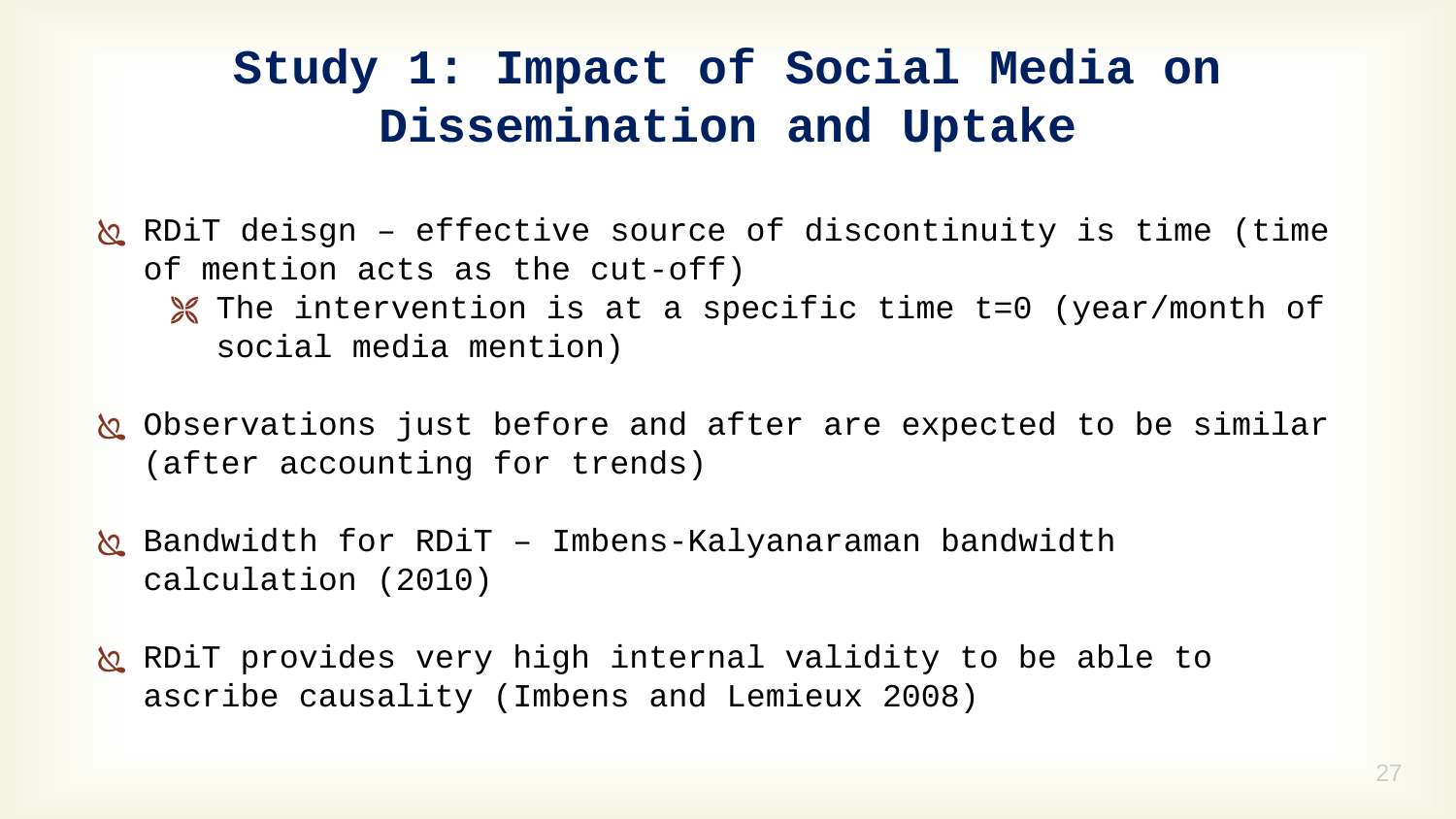**RDiT Function** 

$$
\tau_{SRD} = E[Y_{it}(1) - Y_{it}(0)|W_i = 1]
$$

- **&** where *τ<sub>SRD</sub>* refers to the *LATE* (local average treatment effect) estimate
- *Yit(0)* is the outcome before social media mention and *Yit(1)* is the outcome after social media mention
- $\&$  Deterministic function W<sub>it</sub> ε {0,1} such that W<sub>it</sub> takes the value of 1 when *t>c* (*c* being the cutoff period) and 0, otherwise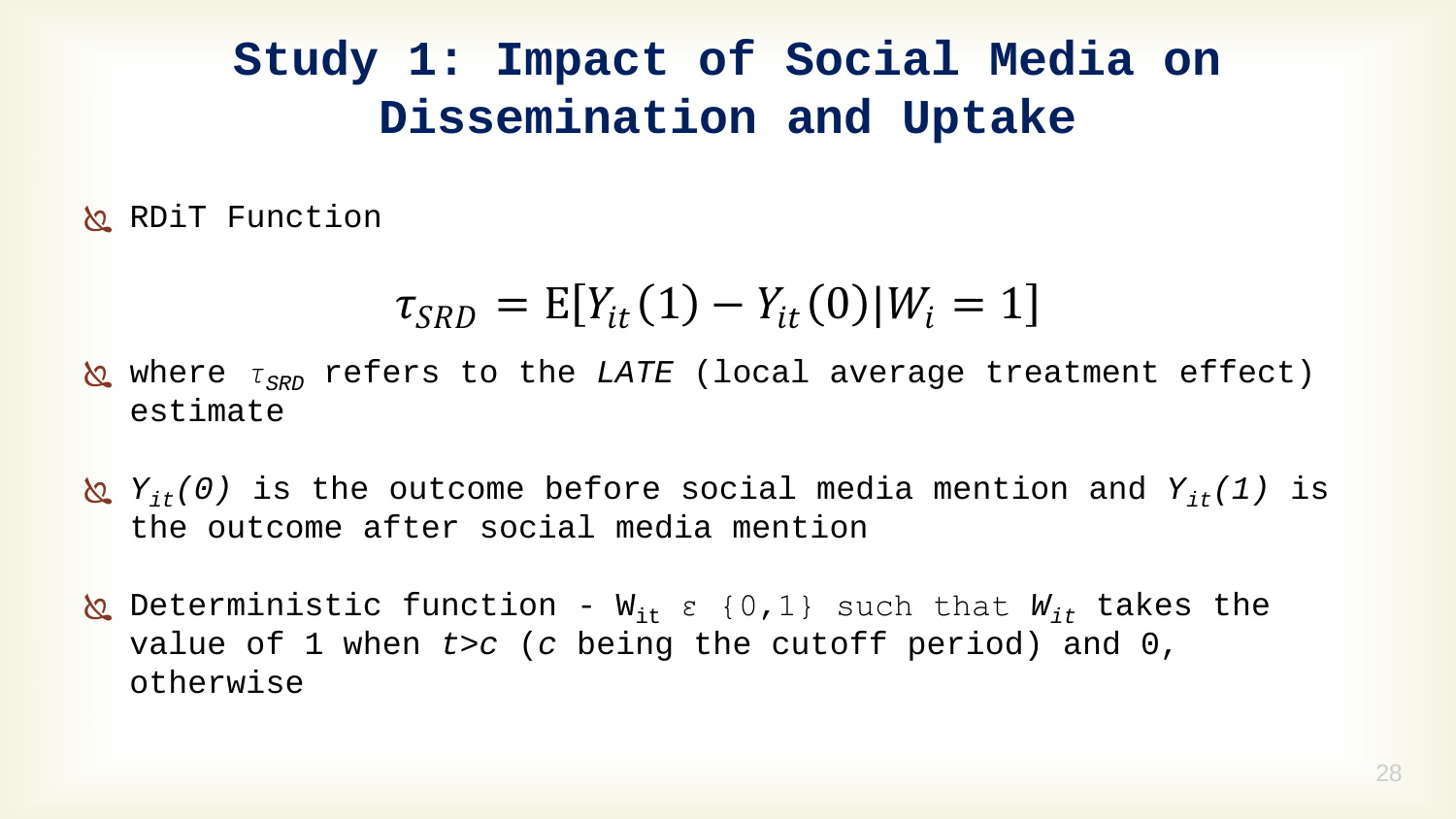B. Effect of social media mention on policy mentions, Mendeley additions, citations and news media mentions

#### & Selection of Papers

- Journals ranked at least A in ABDC
- Keywords related to 'poverty alleviation'
- Papers with actionable insights for policymakers and NGOs
- **X** Special issues on poverty alleviation
- $%$  Preliminary search around 550 papers (post 2005)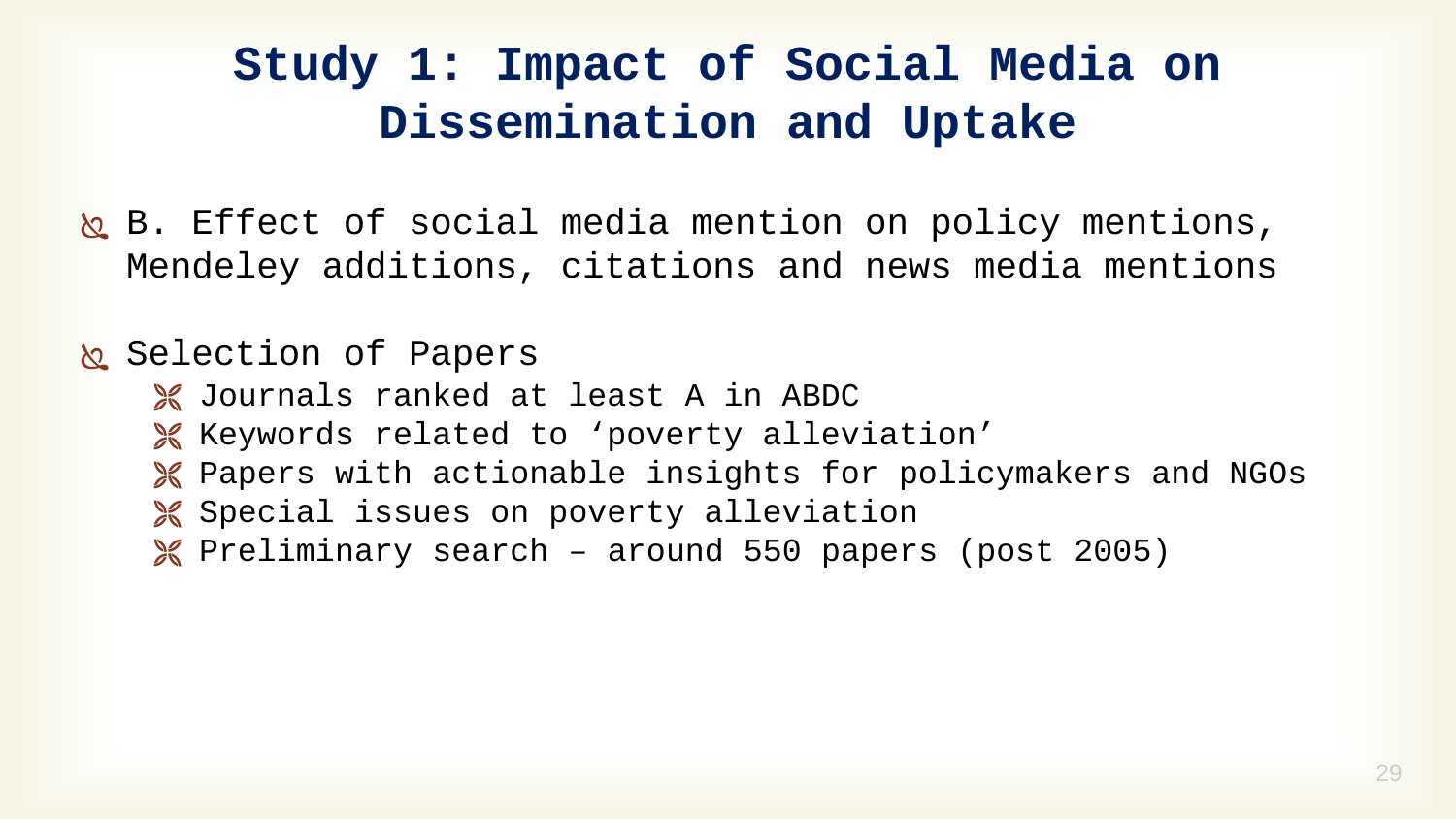b. Effect of social media mention on policy mentions, Mendeley additions, citations and news media mentions

& Separate the papers into two groups

- **X** Treatment Papers with social media mentions (6 months post publication)
- Control Papers with no social media mentions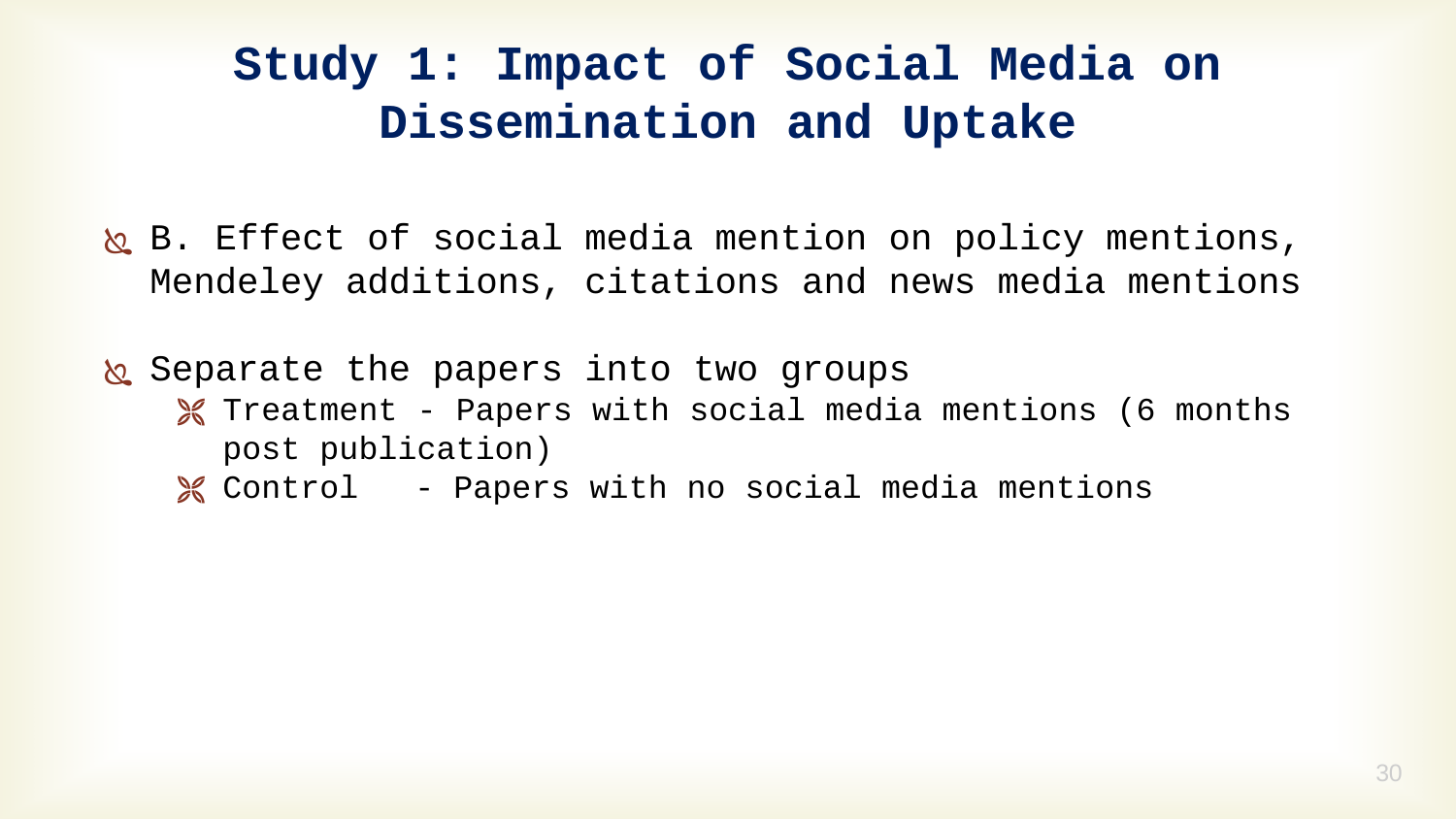k Empirical method 1: Linear model to assess the effect of social media mentions on outcome variables

 $Y_i = \beta_0 + \beta_1$  Treat<sub>i</sub> +  $X^l{}_i \beta + \varepsilon_i$ 

- *Y<sub>i</sub>* refers to the outcome variables (policy mentions, Mendeley additions and News media)
- *I Treat*, refers to whether the paper belongs to the treatment group (with social media mentions, then *Treat*, =0)
- $\pmb{\otimes}$   $X^{1}{}_{i}$  refers to the set of covariates Journal, JEL code of paper, h-index of authors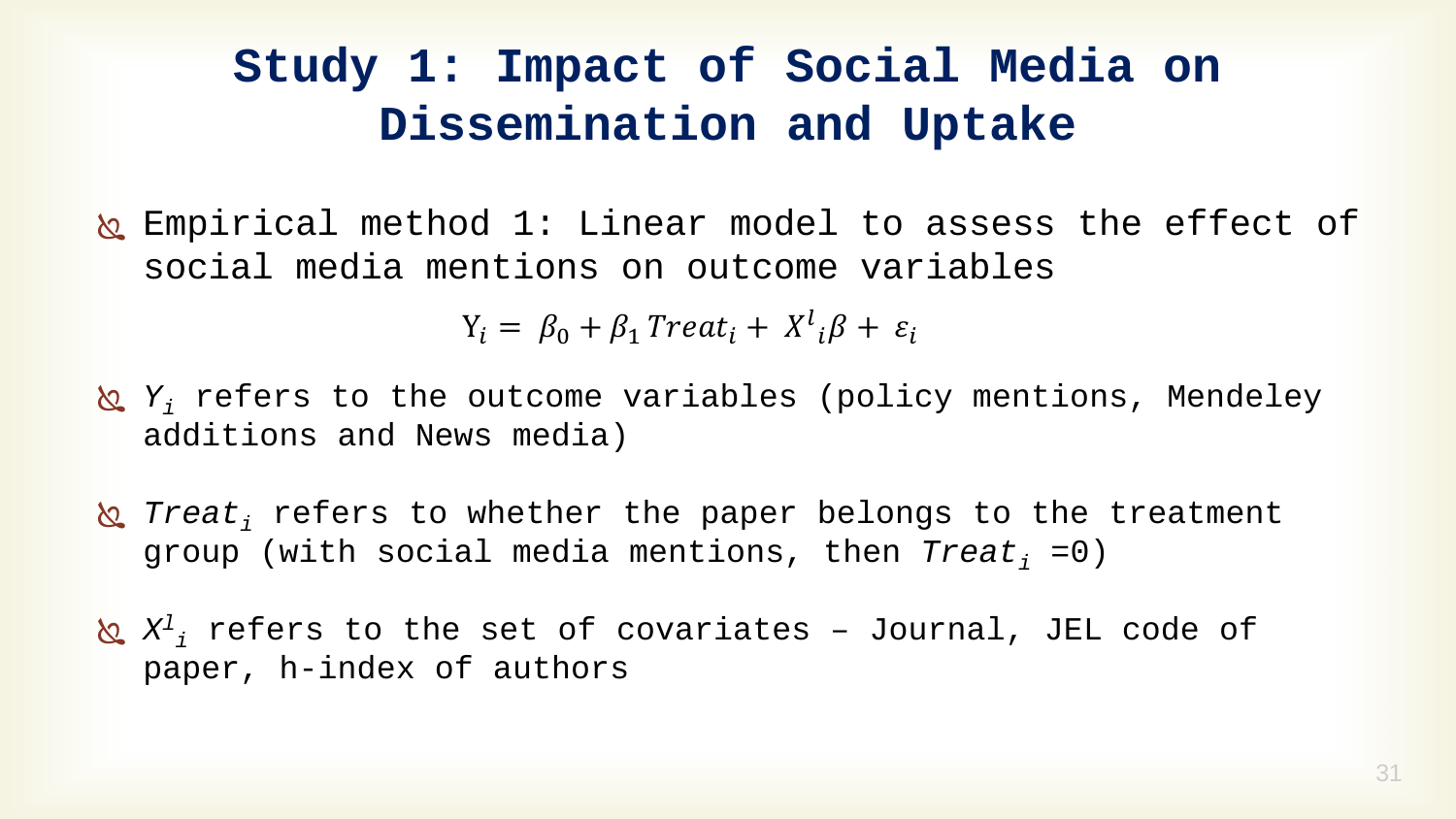- k Empirical method 2: Propensity score matching
- propensity scores for each paper
	- **X** JEL classification codes
	- **X** Journal ranking
	- **X** h-index of authors
	- Journal characteristics
- Select a control for with a similar propensity score for every treatment (probit model, 'nearest neighbor')
- Using the matched sample, we evaluate the effect of social media mentions on our outcome variables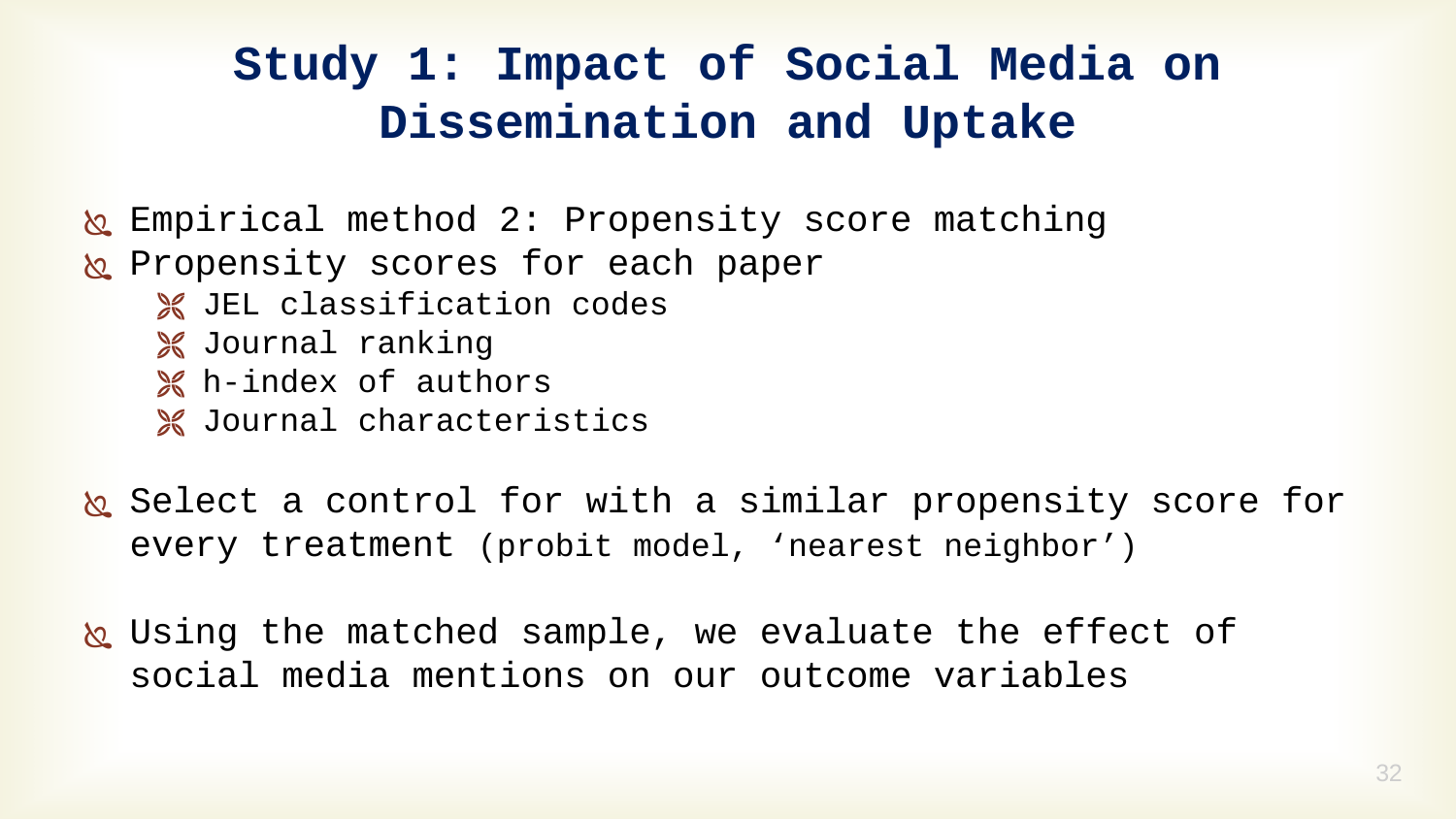Empirical method 3: Synthetic controls

 Using the following covariates, we plan to create a synthetic control from the papers in the control group **X** JEL classification codes Journal ranking **X** h-index of authors **X** Journal characteristics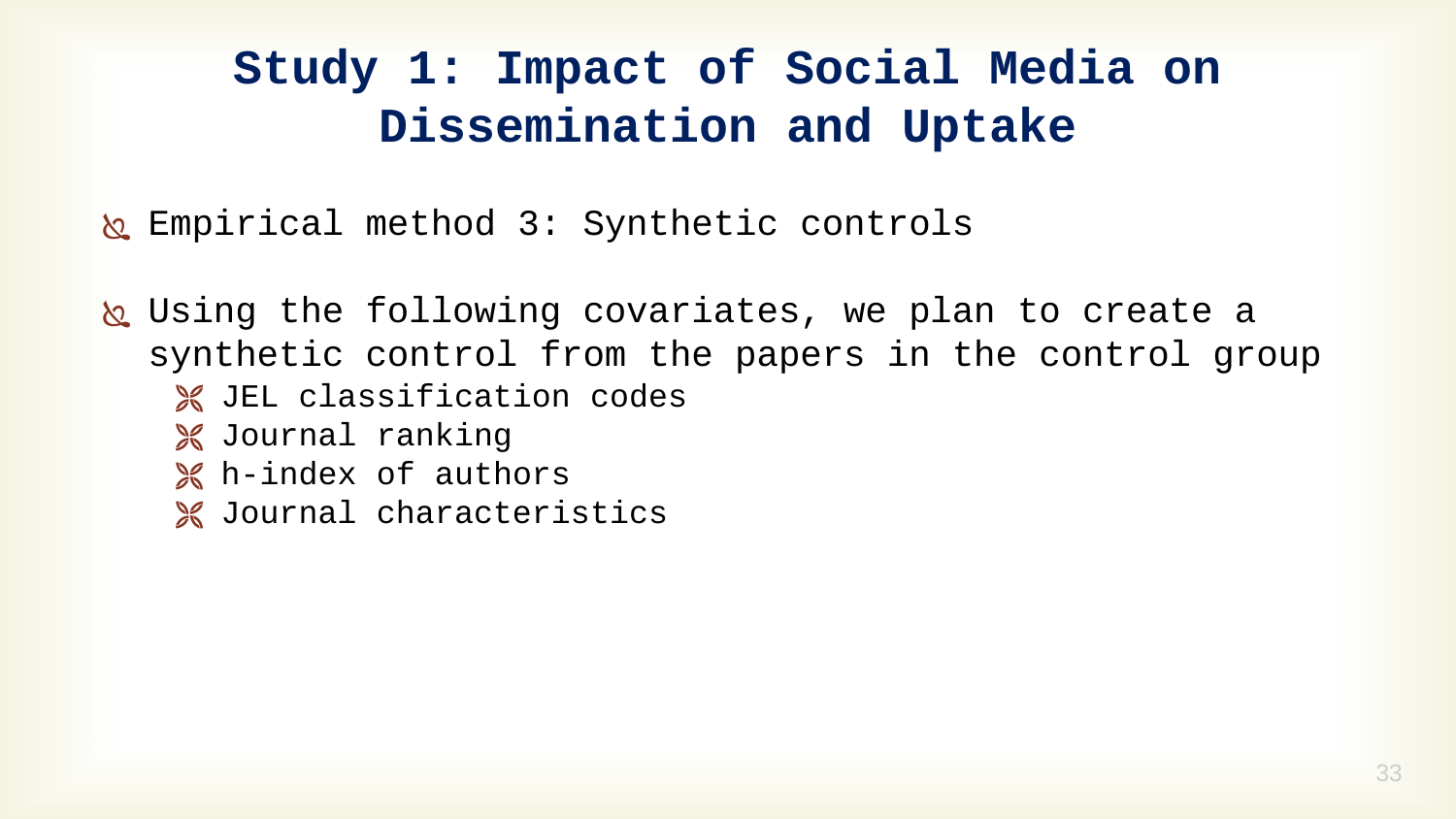- C. Effect of social media platform, content type, contributor type (source) on our outcome variables
- Compute the standardized effect size for each paper in the treatment group (with social media mentions)
- We express the effect as a function of the following covariates:
	- **X** Social media platform
	- **Who mentioned the paper?**
	- **X** Type of content
	- **X** Other characteristics (to be coded)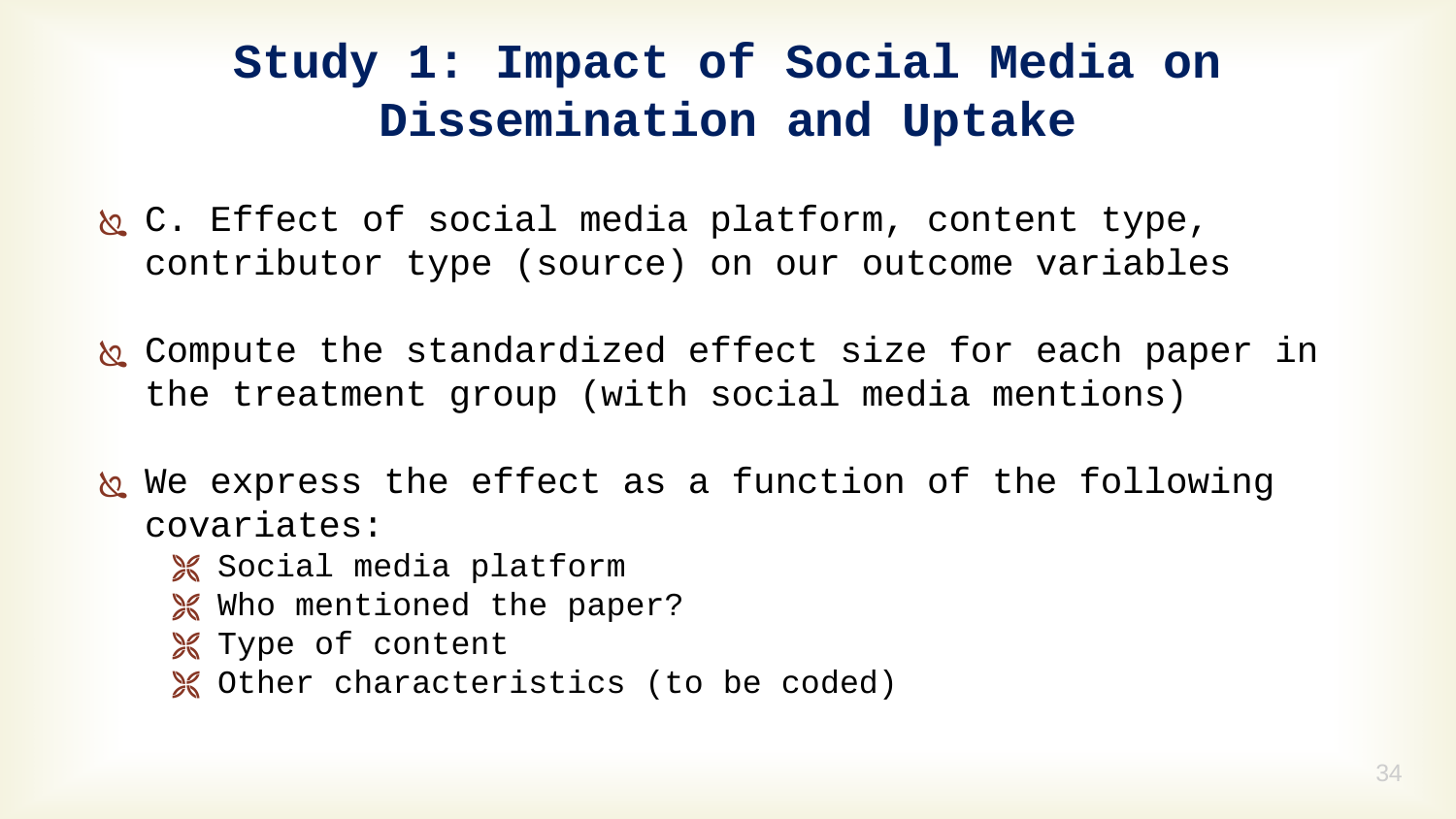- **H1a:** *Content requiring lesser mental resources (e.g. video) on fun social media platforms (e.g. Facebook) will be evaluated more favourably when compared to those that require more mental resources (e.g. blogs)*
- **H1b:** *Content requiring more mental resources (e.g. blogs) on professional social media (e.g. LinkedIn) will be evaluated more favourably when compared to those that require fewer mental resources (e.g. video)*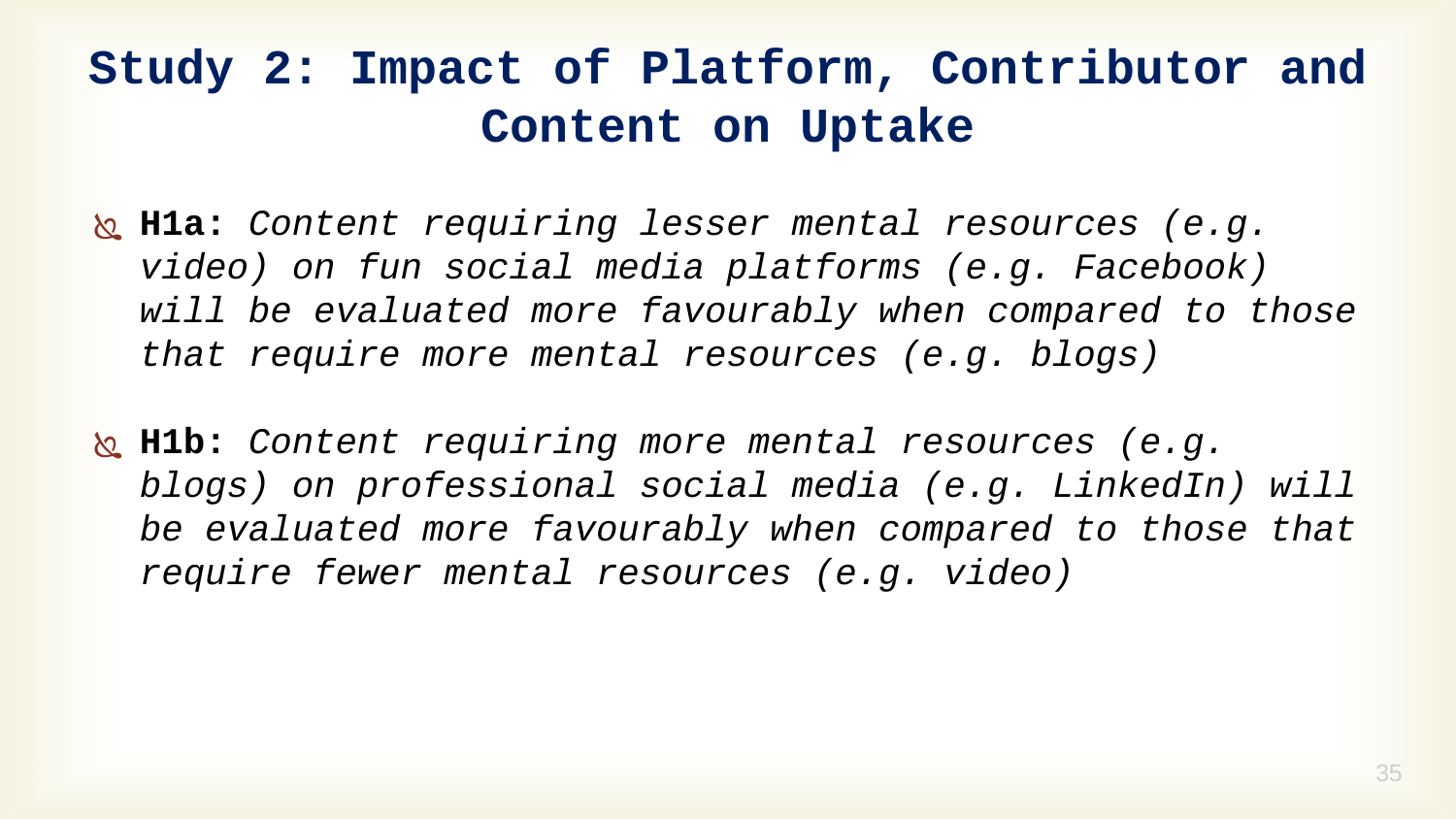- **H2a:** *In a social media focusing on self-expression, posts from a 3rd party will be evaluated more favorably, followed by those from the Journal and then by the author.*
- **H2b:** *In a social media focusing on self-promotion, posts from the author will be evaluated more favorably, followed by those from the Journal and then by a 3rd party.*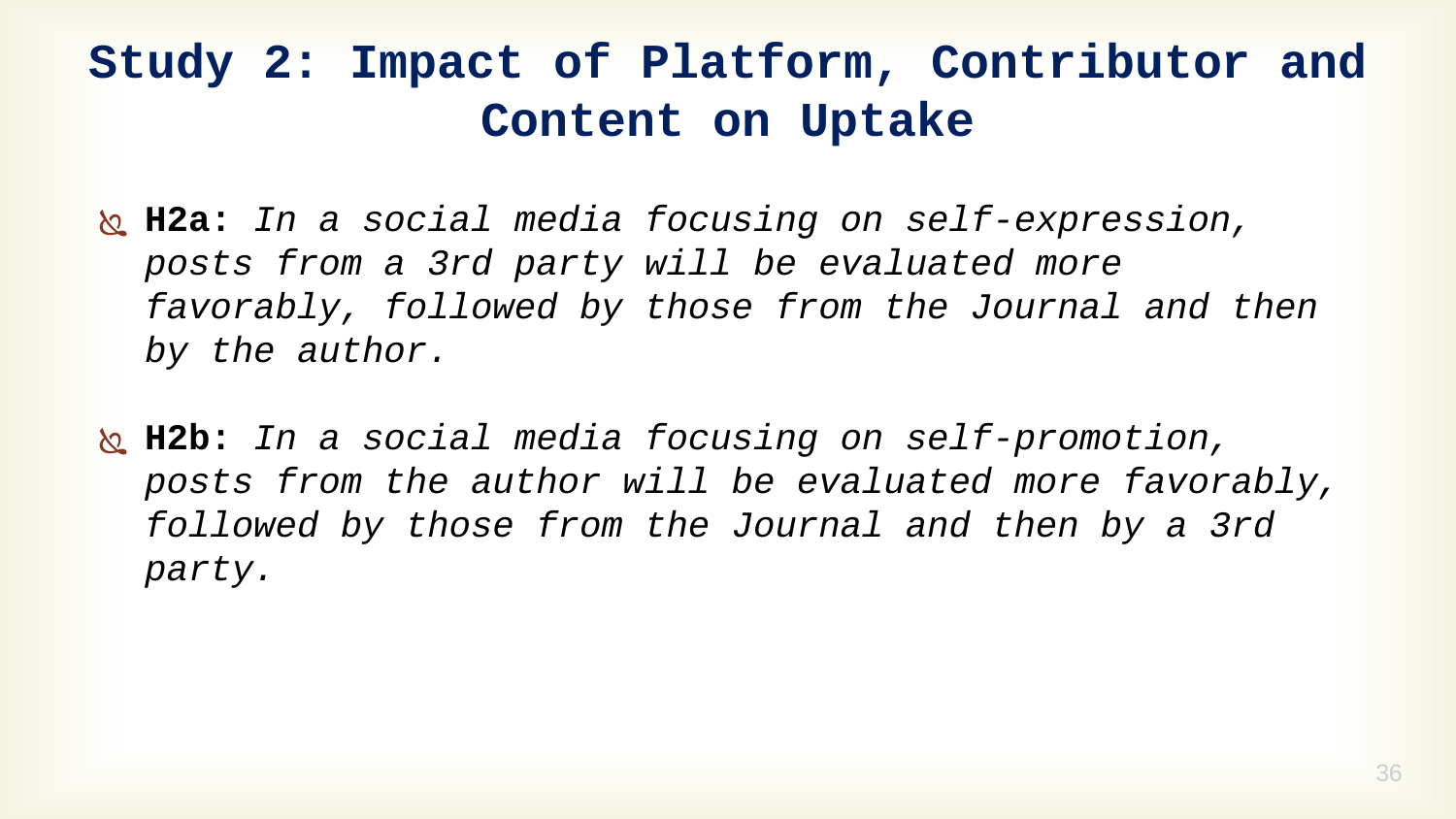2 x 3 x 3 – Mixed experiment design

 Social media platform (Facebook vs. LinkedIn) – *Between subjects*

 Type of contributor (Author / Journal / 3rd party) - *Between subjects*

 Type of content (Blog / Infographic / Video) - *Within subjects*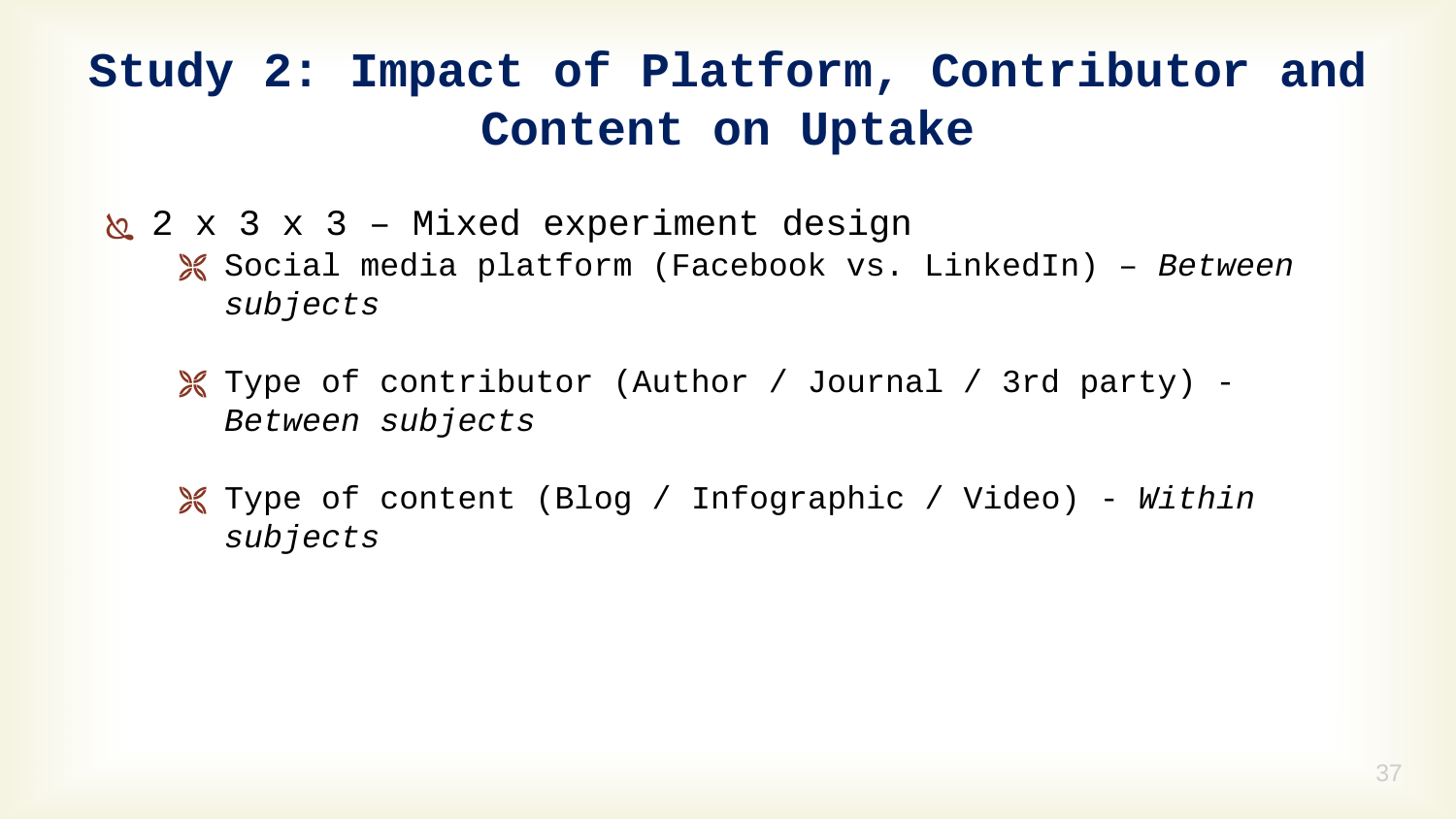- Subjects: Executives of NGOs working in poverty alleviation in India (sample size to be around 600)
- **b** Each subject views and evaluates three posts (about three papers) by a specific type of contributor (eg. author) in a particular platform (eg. FaceBook)
- k Counterbalancing
	- For a single paper, 1/3rd of subjects will view blog, 1/3rd will view infographic and the last1/3rd will view video)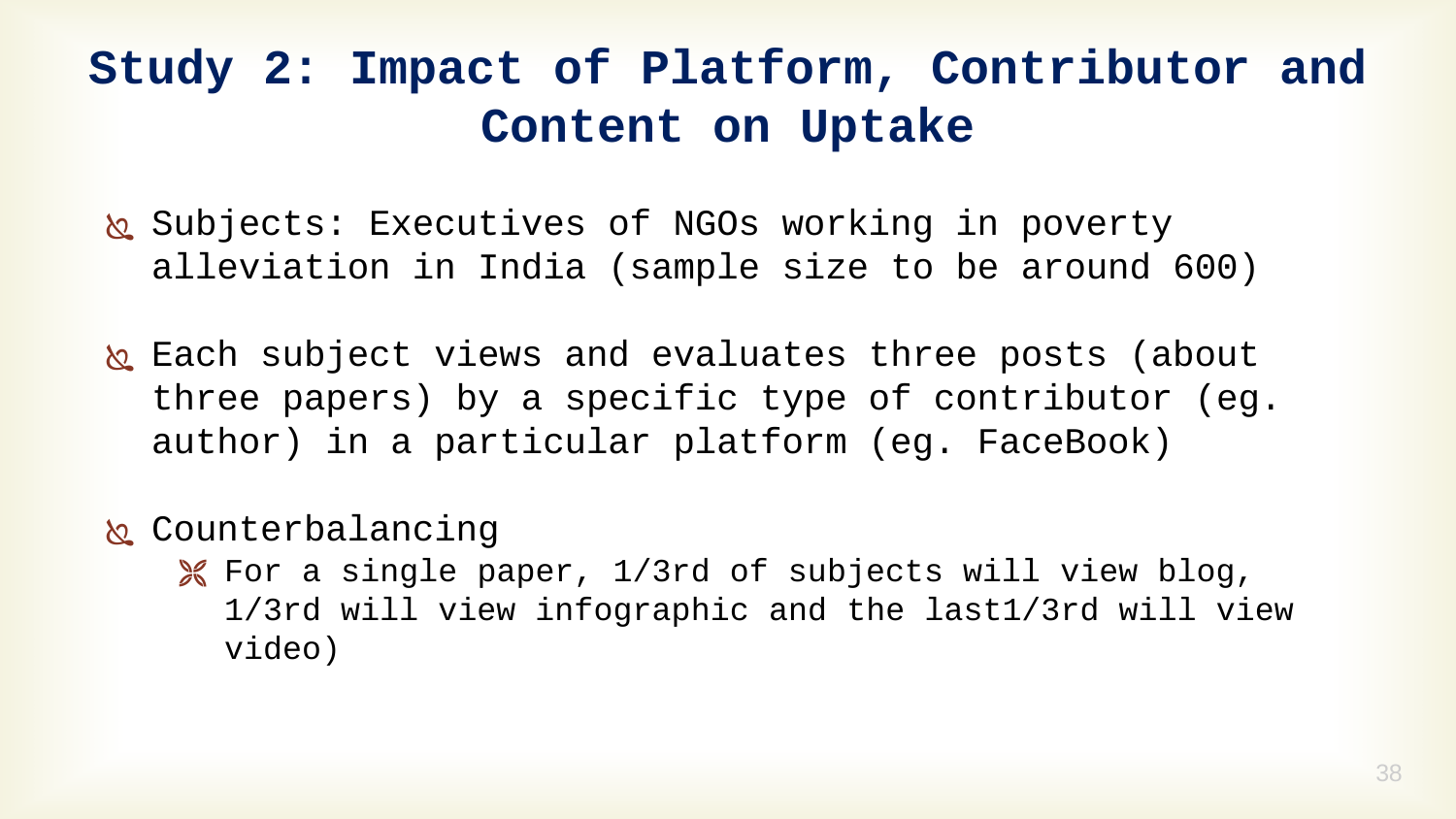- Develop stimuli in both the platforms (Facebook and LinkedIn)
	- **K** Eq. In Facebook, create a page for a Journal and add three focal posts about three papers (different content types) along with filler posts
- Last post in the page: Link to take the subjects to a questionnaire, where we capture the evaluation and understanding of the three focal posts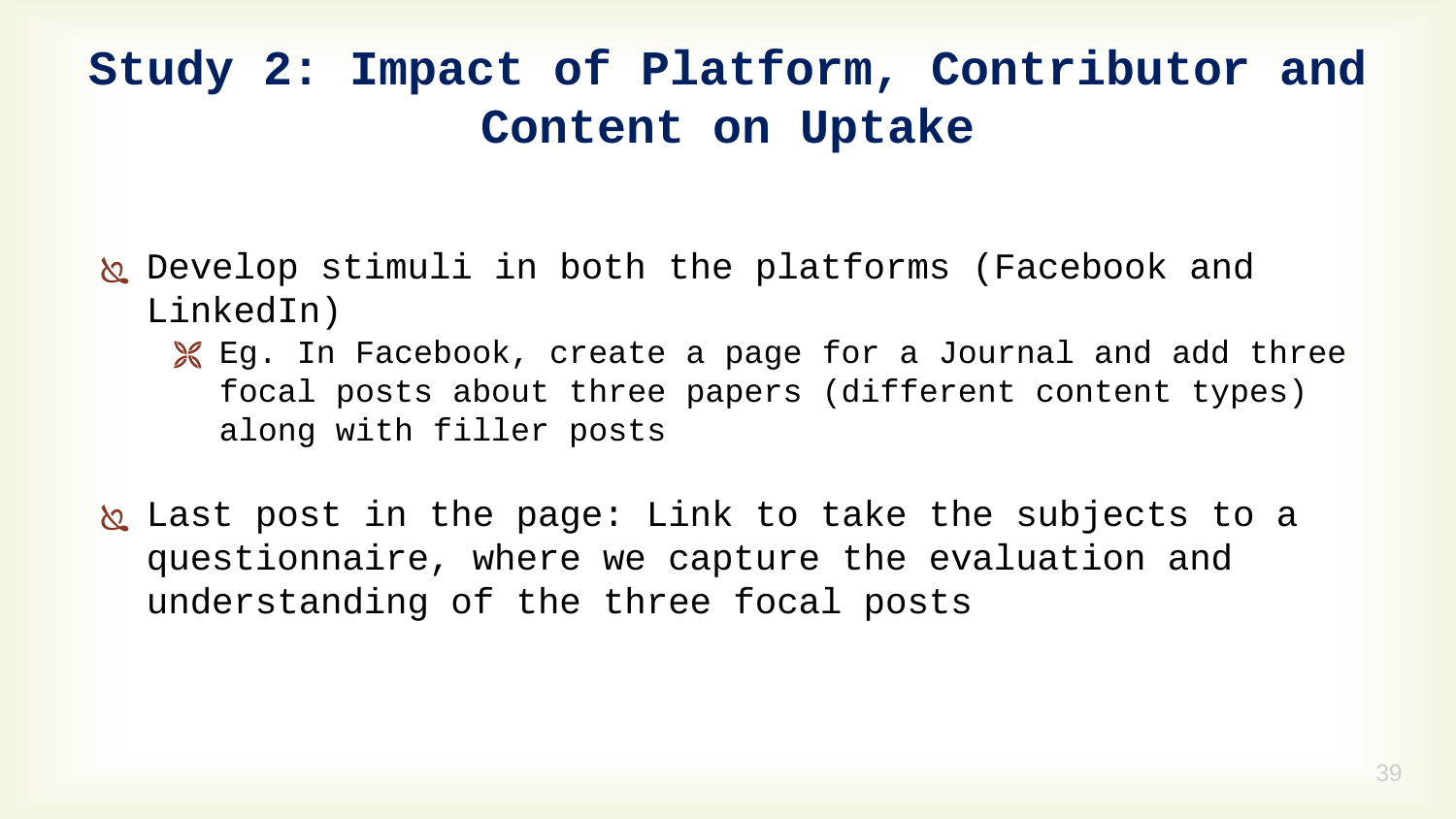| <b>Source</b>                                               | <b>Description</b>                                                                                                         | <b>Time Period</b>             |  |  |
|-------------------------------------------------------------|----------------------------------------------------------------------------------------------------------------------------|--------------------------------|--|--|
| <b>Field Visits</b>                                         |                                                                                                                            |                                |  |  |
| <b>JPAL South Asia Head Office in</b><br>Chennai            | The team will visit JPAL's South Asia office<br>located in the Institute for Financial Management<br>and Research, Chennai | November-<br>December 2019     |  |  |
| <b>JPAL South Asia regional sub-</b><br>office in New Delhi | The team will also visit JPAL's South Asia<br>regional sub-office office in New Delhi                                      | December 2019-<br>January 2020 |  |  |
| Select locations of field<br>experiments by JPAL            | The team will visit selected locations of the field<br>experiments by JPAL. Locations will be mutually<br>decided          | November 2019-<br>January 2020 |  |  |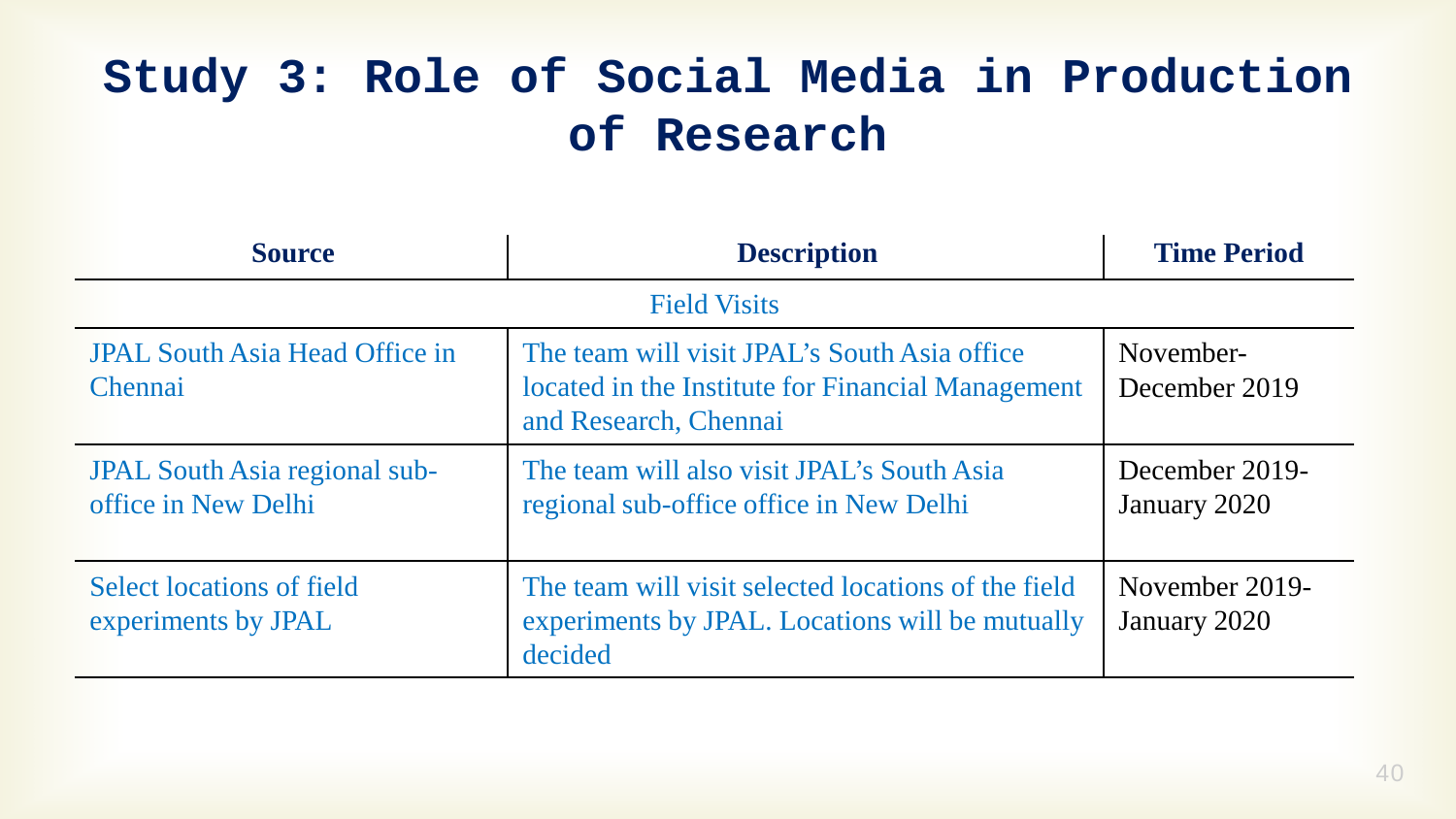| <b>Source</b>                                                                     | <b>Description</b>                                                                                                                                      | <b>Time Period</b>                                                                             |  |  |  |
|-----------------------------------------------------------------------------------|---------------------------------------------------------------------------------------------------------------------------------------------------------|------------------------------------------------------------------------------------------------|--|--|--|
| <b>Nethography</b>                                                                |                                                                                                                                                         |                                                                                                |  |  |  |
| <b>JPAL's social media activities on</b><br><b>Facebook and Twitter Platforms</b> | The team observed $(\&$ is observing) the different<br>social media activities by JPAL                                                                  | June 2018-January<br>2020                                                                      |  |  |  |
| <b>Semi-Structured Interviews</b>                                                 |                                                                                                                                                         |                                                                                                |  |  |  |
| <b>Regional Director</b>                                                          | <b>South Asia Office</b>                                                                                                                                | All interviews will<br>be conducted                                                            |  |  |  |
| <b>JPAL</b> affiliated professors                                                 | Professors associated with JPAL who are driving<br>the projects (plan to interview 10 professors)<br>working in the poverty alleviation space in India) | between Nov<br>2019- January<br>2020 during the<br>field visits or using<br>video conferencing |  |  |  |
| <b>Project Managers</b>                                                           | <b>Managers of JPAL's Field Experiments</b>                                                                                                             |                                                                                                |  |  |  |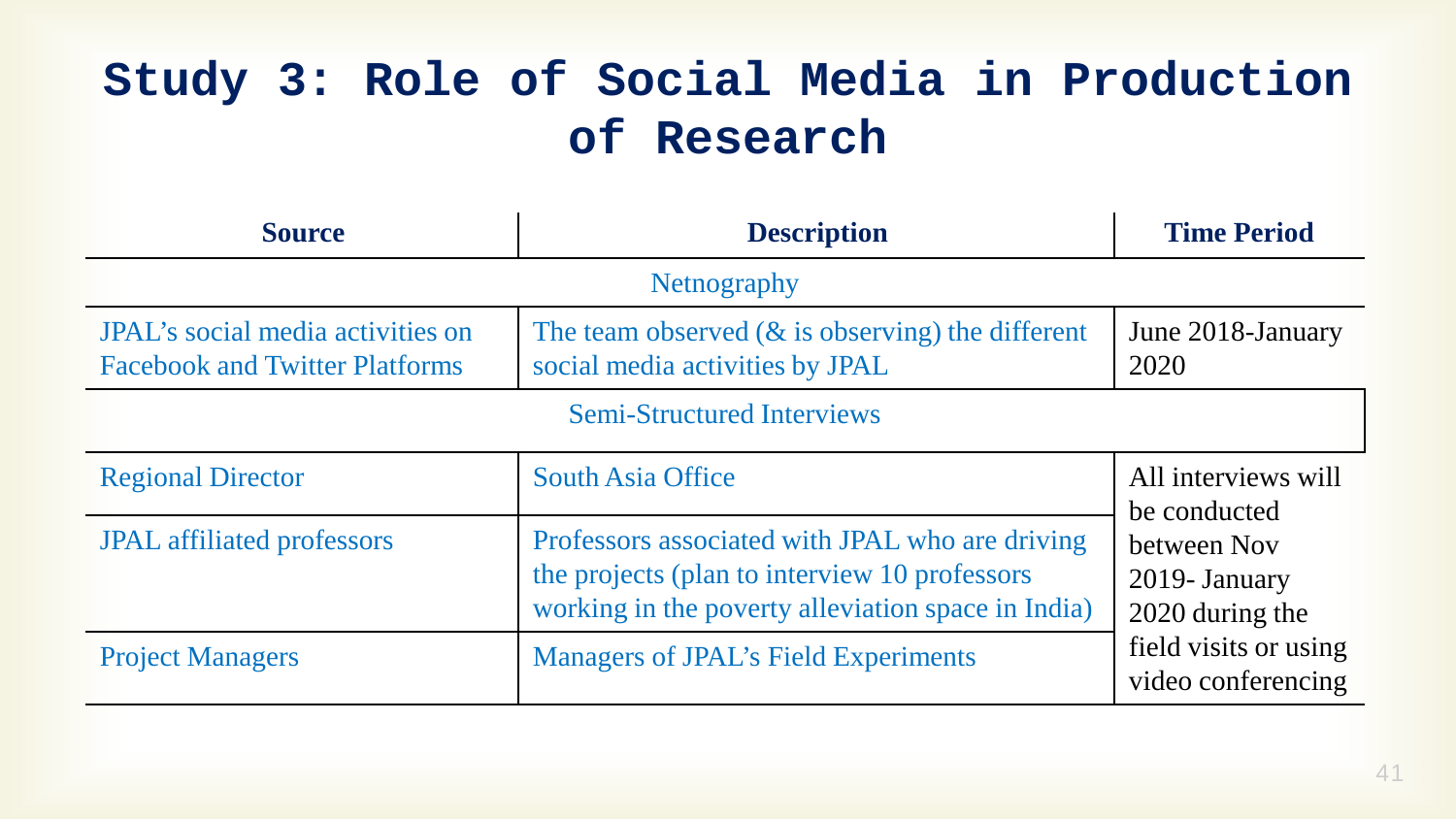| <b>Source</b>                     | <b>Description</b>                                              | <b>Time Period</b>                                                                                                                    |  |  |  |
|-----------------------------------|-----------------------------------------------------------------|---------------------------------------------------------------------------------------------------------------------------------------|--|--|--|
| <b>Semi-Structured Interviews</b> |                                                                 |                                                                                                                                       |  |  |  |
| <b>Social Media Team</b>          | The social media team of JPAL's South Asia<br><b>Office</b>     | All interviews will<br>be conducted<br>between Nov<br>2019- January<br>2020 during the<br>field visits or using<br>video conferencing |  |  |  |
| <b>Policy Outreach Team</b>       | The policy outreach team of JPAL's South Asia<br><b>Office</b>  |                                                                                                                                       |  |  |  |
| <b>Field Workers</b>              | The research assistants and field staff associated<br>with JPAL |                                                                                                                                       |  |  |  |
| <b>Target Communities</b>         | The communities wherein the field experiments<br>are conducted  |                                                                                                                                       |  |  |  |